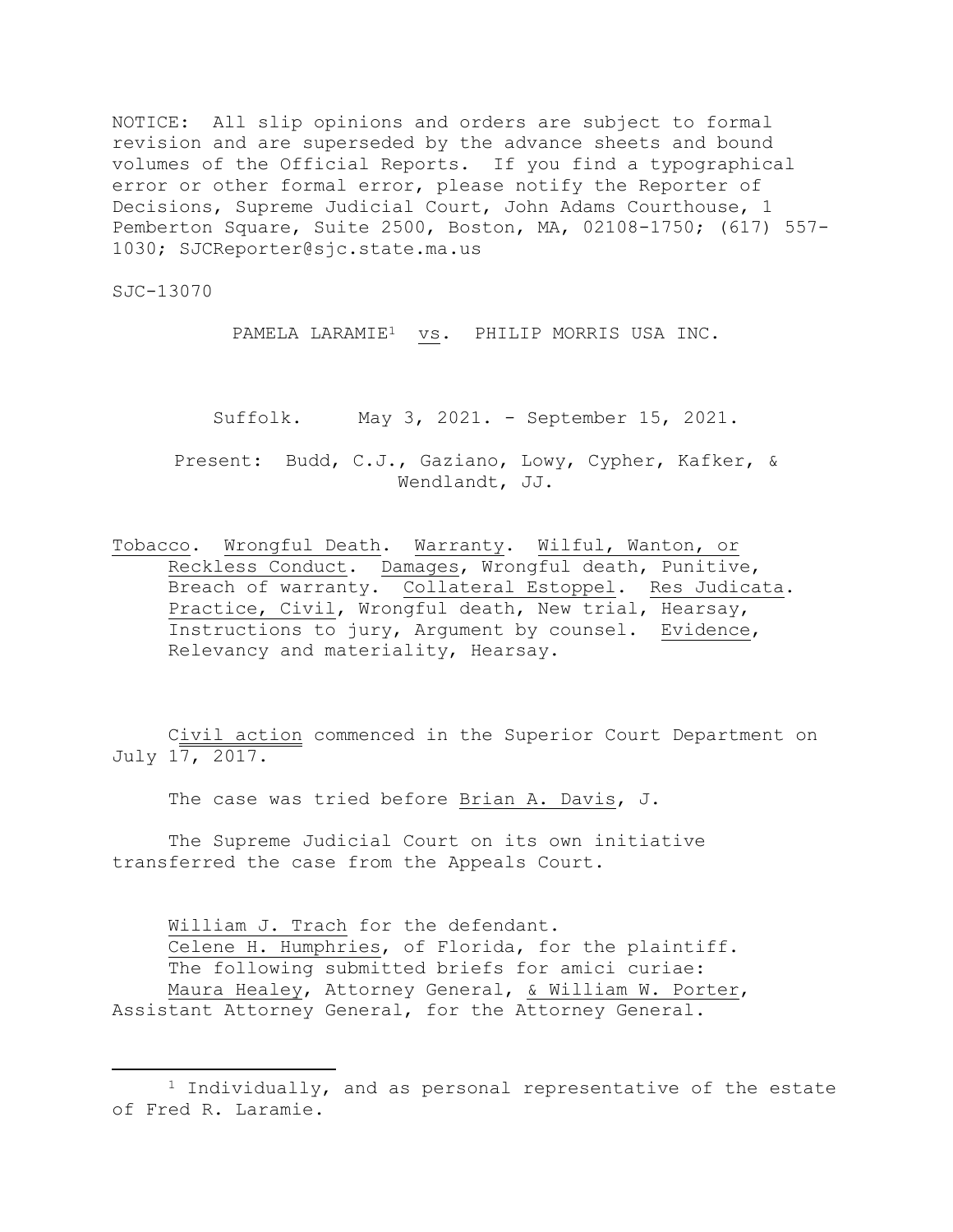Traci L. Lovitt, Christopher M. Morrison, & Kate Wallace, for R.J. Reynolds Tobacco Co.

Holly M. Polglase & Peter C. Netburn for Product Liability Advisory Council, Inc., & another.

Andrew Rainer & Meredith Lever for Public Health Advocacy Institute.

Douglas S. Brooks for Washington Legal Foundation.

WENDLANDT, J. In this case, we consider whether a 1998 settlement agreement between Philip Morris USA Inc. (Philip Morris) and the Attorney General precludes recovery of punitive damages against Philip Morris under the wrongful death statute, G. L. c. 229, § 2, for claims brought by the widow of a smoker who died from lung cancer after decades of smoking Philip Morris cigarettes. In 1995, the Attorney General filed a complaint against Philip Morris and other manufacturers of tobacco products and tobacco research institutes in the Superior Court, alleging, inter alia, that the companies had engaged in a conspiracy to mislead the Commonwealth and its citizens concerning the health risks of smoking. The Attorney General sought to recover the Commonwealth's costs for providing smoking-related medical assistance to Massachusetts residents under the Commonwealth's Medicaid and CommonHealth programs, see G. L. c. 118E, as well as injunctive relief, civil penalties, and punitive damages pursuant to the consumer protection act, G. L. c. 93A. The Attorney General asked that the companies be ordered to pay restitution and fund smoking cessation programs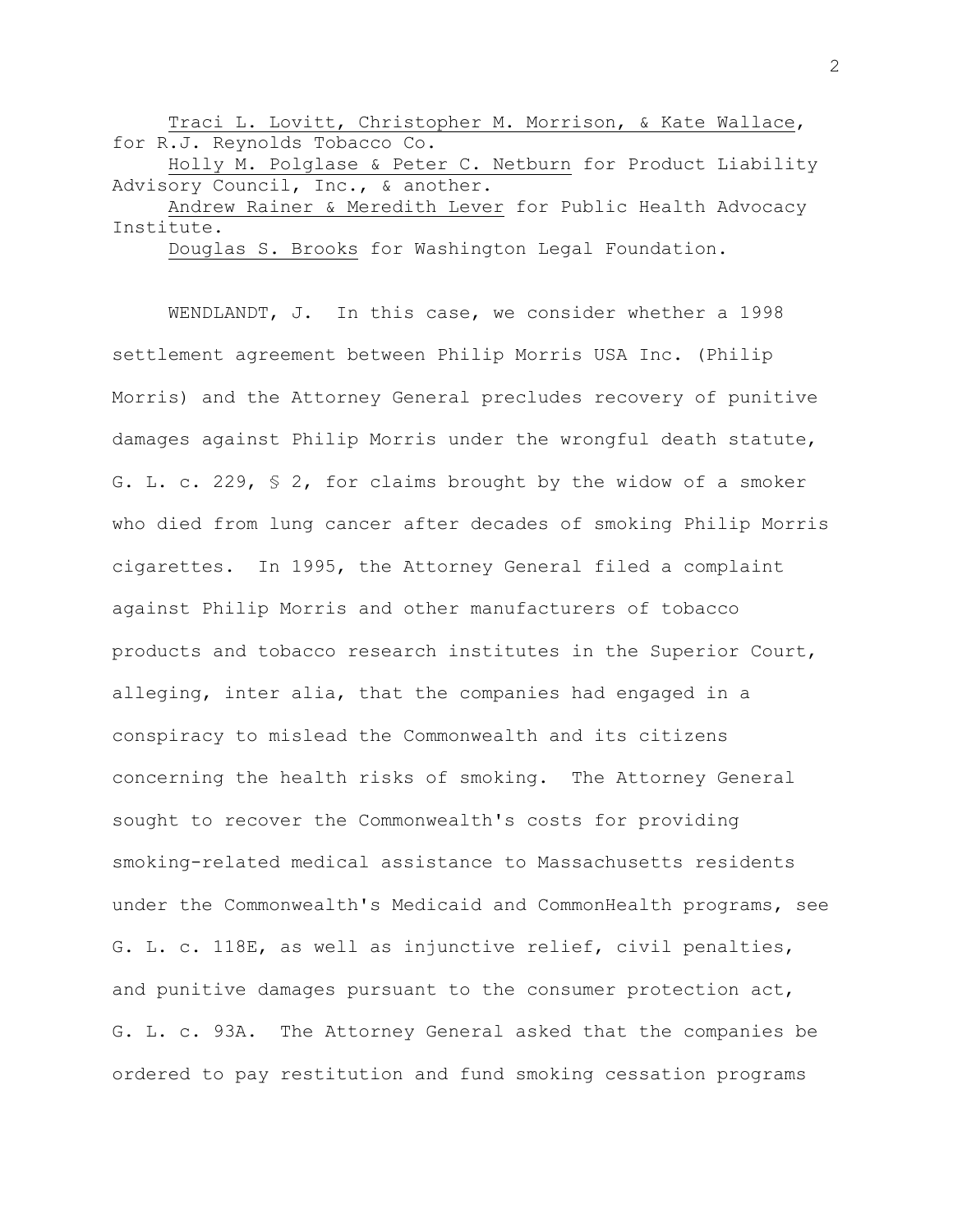and public information campaigns. The parties settled the case in 1998, as part of a nationwide settlement.

Nearly two decades later, in 2017, the plaintiff sued Philip Morris, pursuant to the wrongful death statute, G. L. c. 229, § 2; the plaintiff claimed that Philip Morris caused her husband's death in 2016 by, inter alia, selling defective and unreasonably dangerous cigarettes to him beginning in 1970. A jury awarded the plaintiff \$11 million in compensatory damages and \$10 million in punitive damages. On appeal, Philip Morris argues that while the 1998 settlement had no effect on the plaintiff's wrongful death claim insofar as it sought compensatory damages, the settlement precluded the plaintiff's recovery of punitive damages.

As the doctrine of claim preclusion does not apply in these circumstances, we disagree. Because Philip Morris was not prejudiced by the other asserted errors at trial, we affirm the judgment.<sup>2</sup>

1. Background. We recite the relevant facts in the light most favorable to the plaintiff. See Linkage Corp. v. Trustees of Boston Univ., 425 Mass. 1, 4, cert. denied, 522 U.S. 1015

<sup>&</sup>lt;sup>2</sup> We acknowledge the amicus briefs submitted by the Attorney General and Public Health Advisory Institute in support of the plaintiff; Washington Legal Foundation, Product Liability Advisory Counsel, Inc., and Chamber of Commerce of the United States of America, in support of the defendant; and R.J. Reynolds Tobacco Co.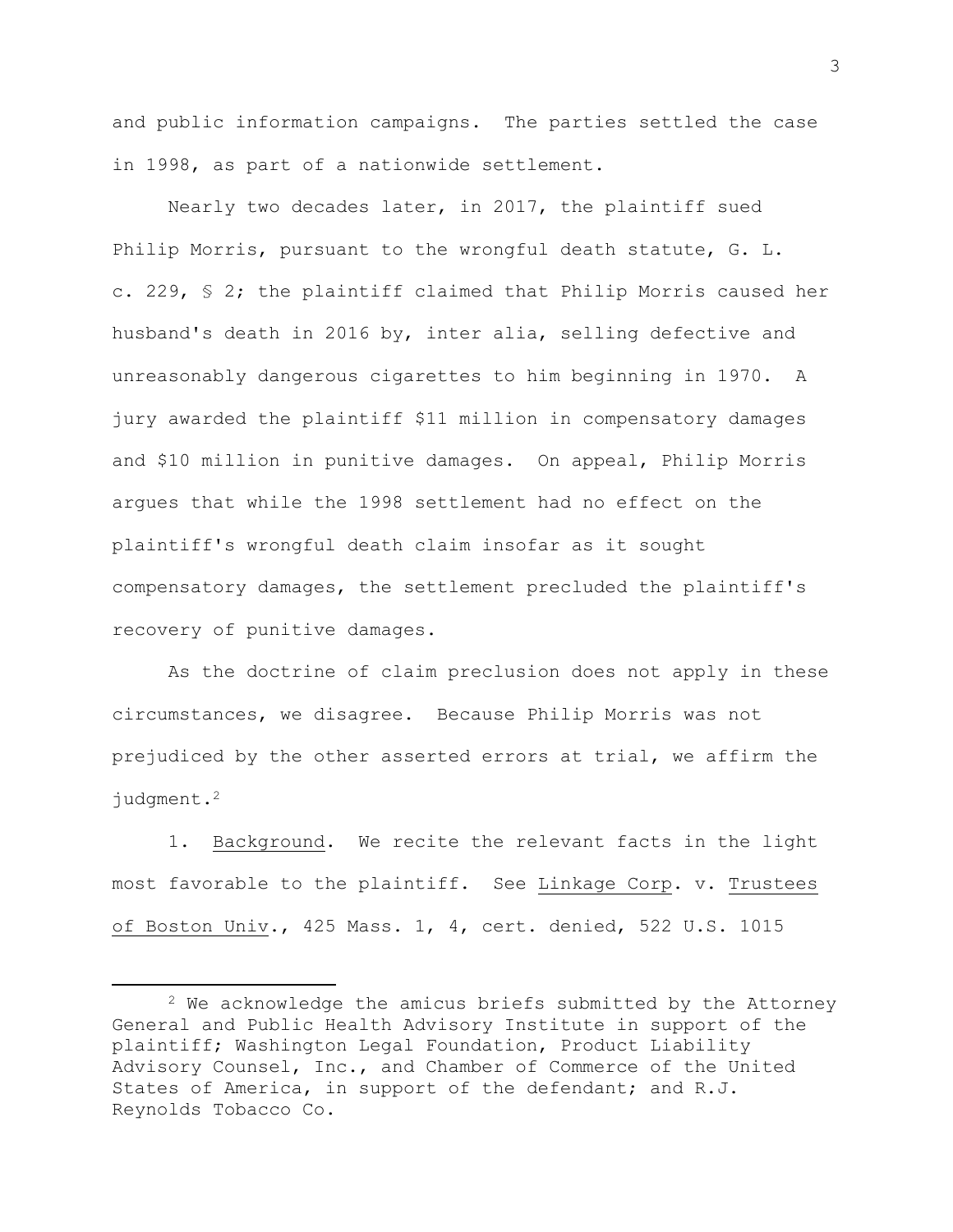(1997) (facts are recited in light most favorable to party for whom jury found).

In the summer of 1970, when Fred Laramie was thirteen years old, he smoked his first cigarette; a salesman had handed him a free sample pack of Marlboro cigarettes, a Philip Morris brand. Within a year, Laramie was smoking every day. One or two years later, he was smoking a pack per day. Laramie smoked Marlboro cigarettes for much of the rest of his life. In December 2016, when he was fifty-nine years old, he died of lung cancer.

In July 2017, the plaintiff, Laramie's wife, brought a civil action against Philip Morris<sup>3</sup> pursuant to the wrongful death statute, G. L. c. 229, § 2. She alleged, among other things, that Philip Morris had committed a breach of the implied warranty of merchantability by manufacturing, selling, and distributing defectively designed cigarettes, and thereby causing Laramie's death.<sup>4</sup>

At trial, the plaintiff demonstrated that Marlboro cigarettes were defective and unreasonably dangerous to a person who was not yet addicted to smoking. The plaintiff's expert

4

<sup>3</sup> The plaintiff also filed claims against a distributor of cigarettes and a retail store; she voluntarily dismissed those claims prior to trial.

<sup>4</sup> The plaintiff also brought claims against Philip Morris for civil conspiracy and negligence. She dismissed the civil conspiracy claim prior to trial, and the jury found for Philip Morris on the negligence claim.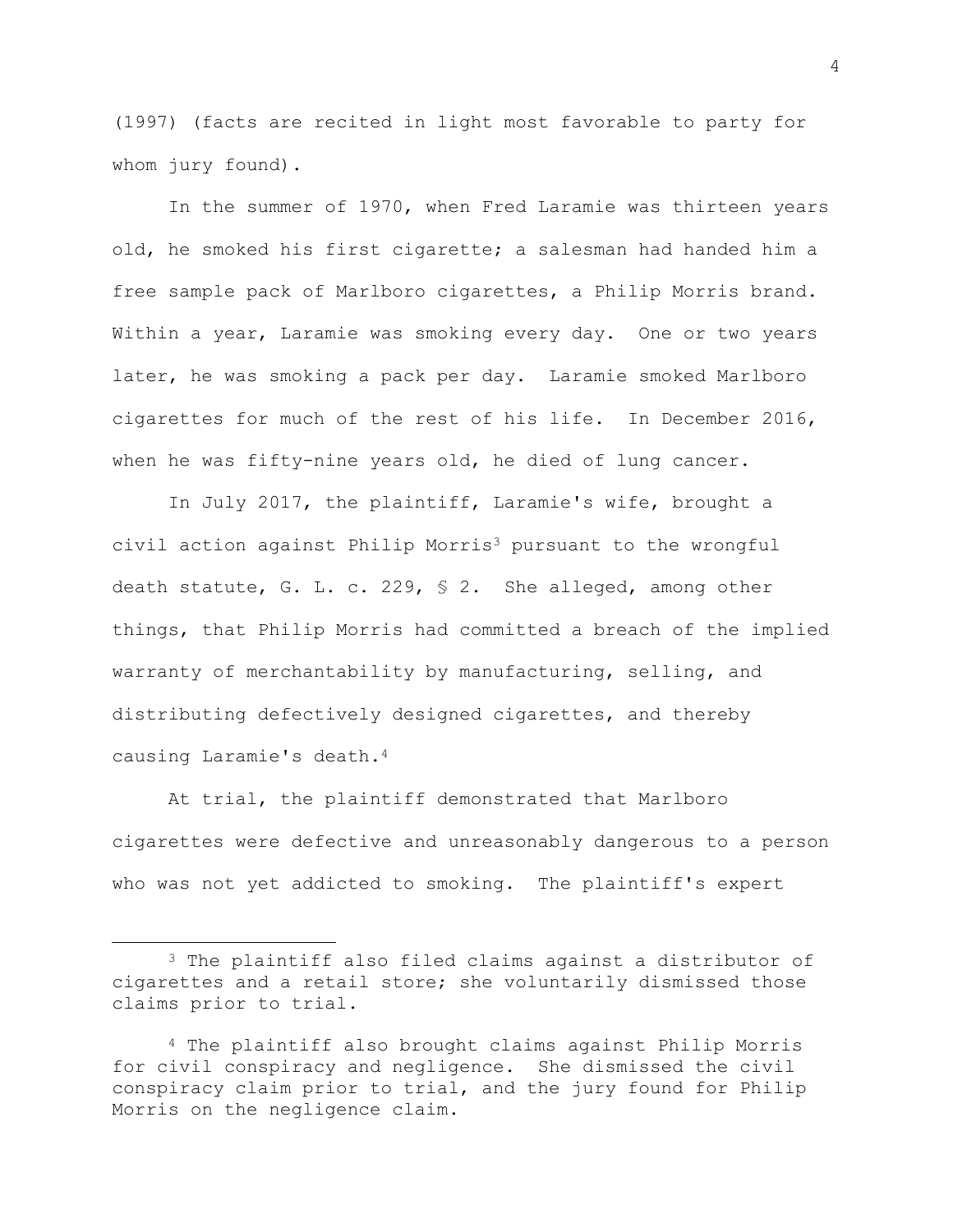testified that Marlboro cigarettes were "highly engineered" to deliver nicotine and sustain addiction, that repeatedly smoking Marlboro cigarettes caused lung cancer, and that it would have been feasible for Philip Morris to create a safer, nonaddictive alternative.

The same expert testified that at the time Laramie began smoking in 1970, the public perceived smoking to be "desirable, socially acceptable, [and] pleasurable." This perception, according to the expert, was attributable largely to "pervasive" advertising by Philip Morris and the cigarette industry. Through testimony and documentary evidence, the plaintiff showed that Philip Morris had engaged in a sophisticated public relations campaign to foster doubt about the reported risks of smoking, and to assure the public that smoking was safe, while, internally, it understood the dangerousness and addictiveness of its cigarettes.

The evidence showed that Laramie was addicted to the nicotine in Marlboro cigarettes, and that once he was addicted, smoking became a "need" rather than a "choice." Although Laramie tried to quit smoking many times, he was unable to do so, until he was diagnosed with lung cancer in 2016. He died less than seven months thereafter.

In its defense, Philip Morris introduced evidence that there was no adequate, safer alternative design for Marlboro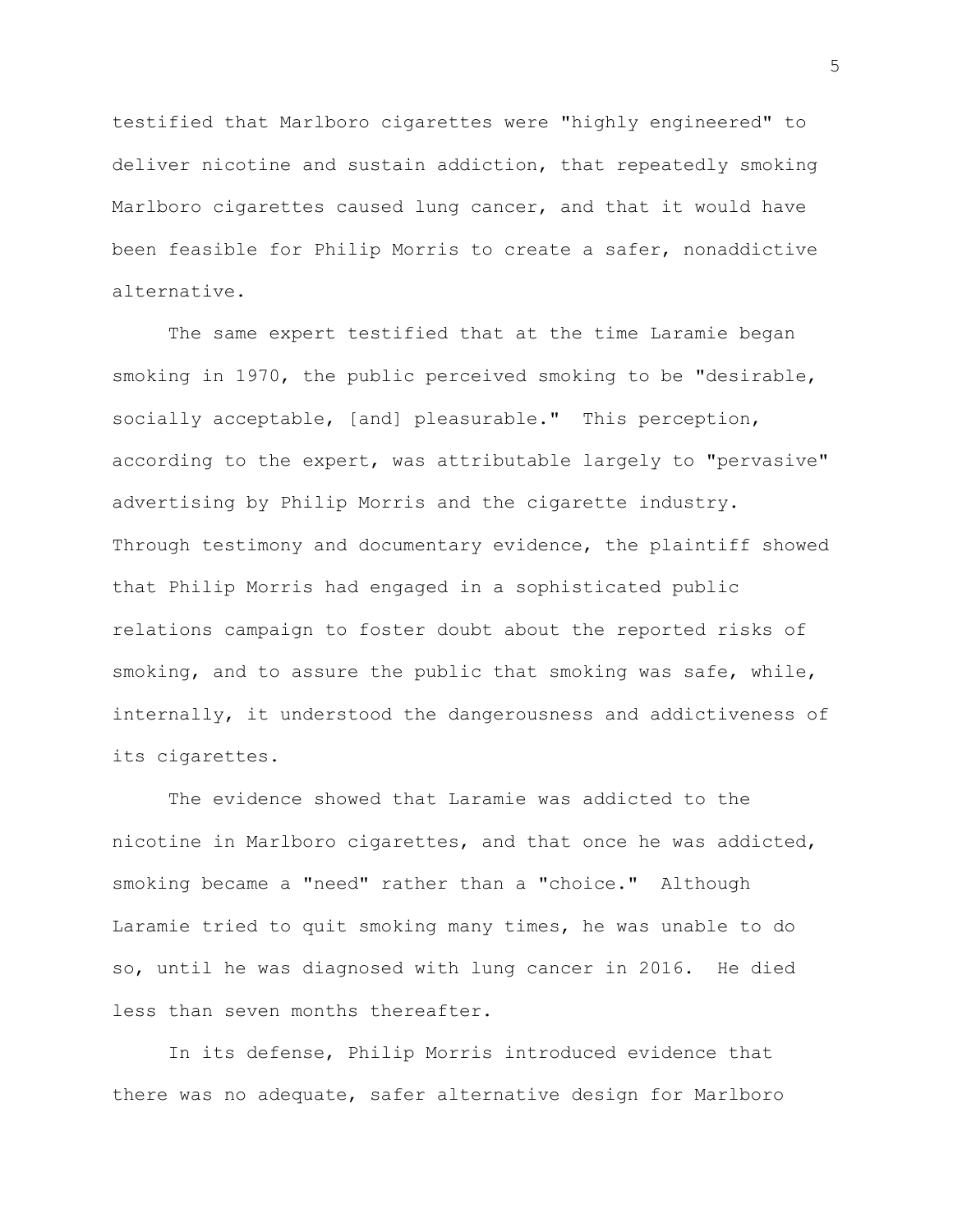cigarettes. An expert for Philip Morris testified that all cigarettes are dangerous, and that any proposed alternative design was not safer, not acceptable to consumers, or not technologically feasible. Philip Morris maintained that Marlboro cigarettes were not unreasonably dangerous to Laramie because Laramie understood the risks of smoking. Reports linking smoking to cancer had been published in the 1950s and 1960s, and people had recognized that tobacco was addictive "going back almost [one hundred] years." Moreover, there was testimony that every pack of Marlboro cigarettes sold between 1970 and 1984 contained a warning label from the Surgeon General that "cigarette smoking is dangerous to your health," and that every pack sold thereafter contained one of four warning labels that are still in use. Cigarette advertisements also were banned from television and radio beginning in January 1971, when Laramie was thirteen or fourteen years old. In addition, since January 1972, every print advertisement for cigarettes has been required to include a warning label similar to those on cigarette packs. In sum, based on this evidence, Philip Morris argued that Laramie caused his own death because, despite being adequately informed of the health risks of smoking, Laramie chose to smoke, and then chose not to quit smoking.

The jury found for the plaintiff on the breach of warranty claim and awarded her \$11 million in compensatory damages and

6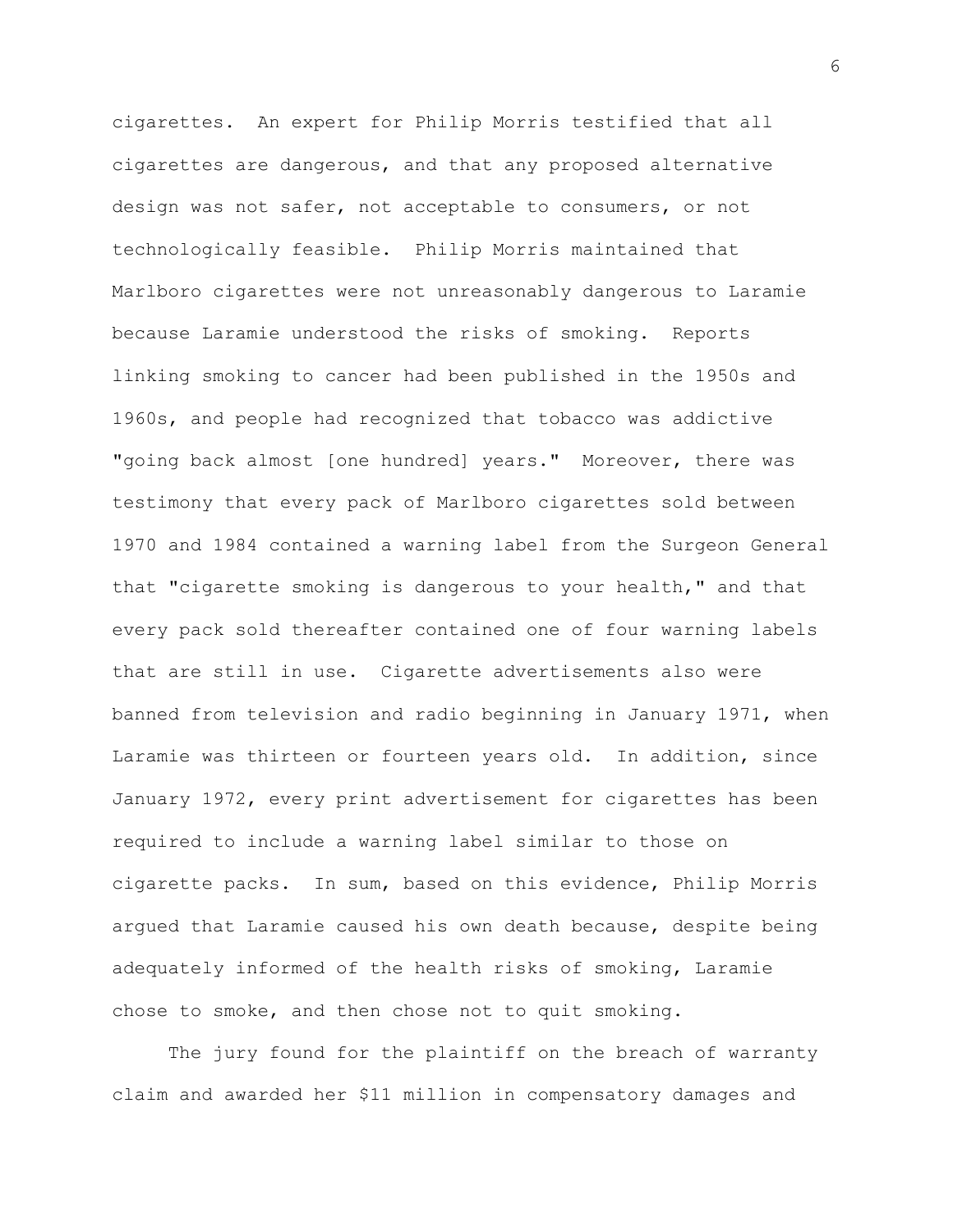\$10 million in punitive damages. After Philip Morris's motion for a new trial was denied, it appealed to the Appeals Court, and we transferred the case to this court on our own motion.

2. Discussion. Philip Morris argues that the plaintiff is barred from recovering punitive damages because of the prior action resulting in the 1998 settlement agreement between it and the Attorney General. Philip Morris also contends that a new trial is required due to two evidentiary rulings, an asserted error in the jury instructions, and several alleged improper statements in the plaintiff's closing argument. We address each argument in turn.

a. The prior action and the 1998 settlement. In 1995, the Attorney General, "on behalf of the Commonwealth of Massachusetts including without limitation its Division of Medical Assistance," sued Philip Morris and other manufacturers of tobacco products, and certain tobacco research institutes. The Attorney General argued that the companies successfully had conspired to "mislead, deceive and confuse" the Commonwealth and its citizens regarding the health risks of smoking and the addictive qualities of nicotine. The Attorney General asserted multiple causes of action arising from this conspiracy, including fraud, breach of warranty, and violations of the consumer protection act, G. L. c. 93A. The Attorney General sought to recover the "millions of dollars" in costs the

7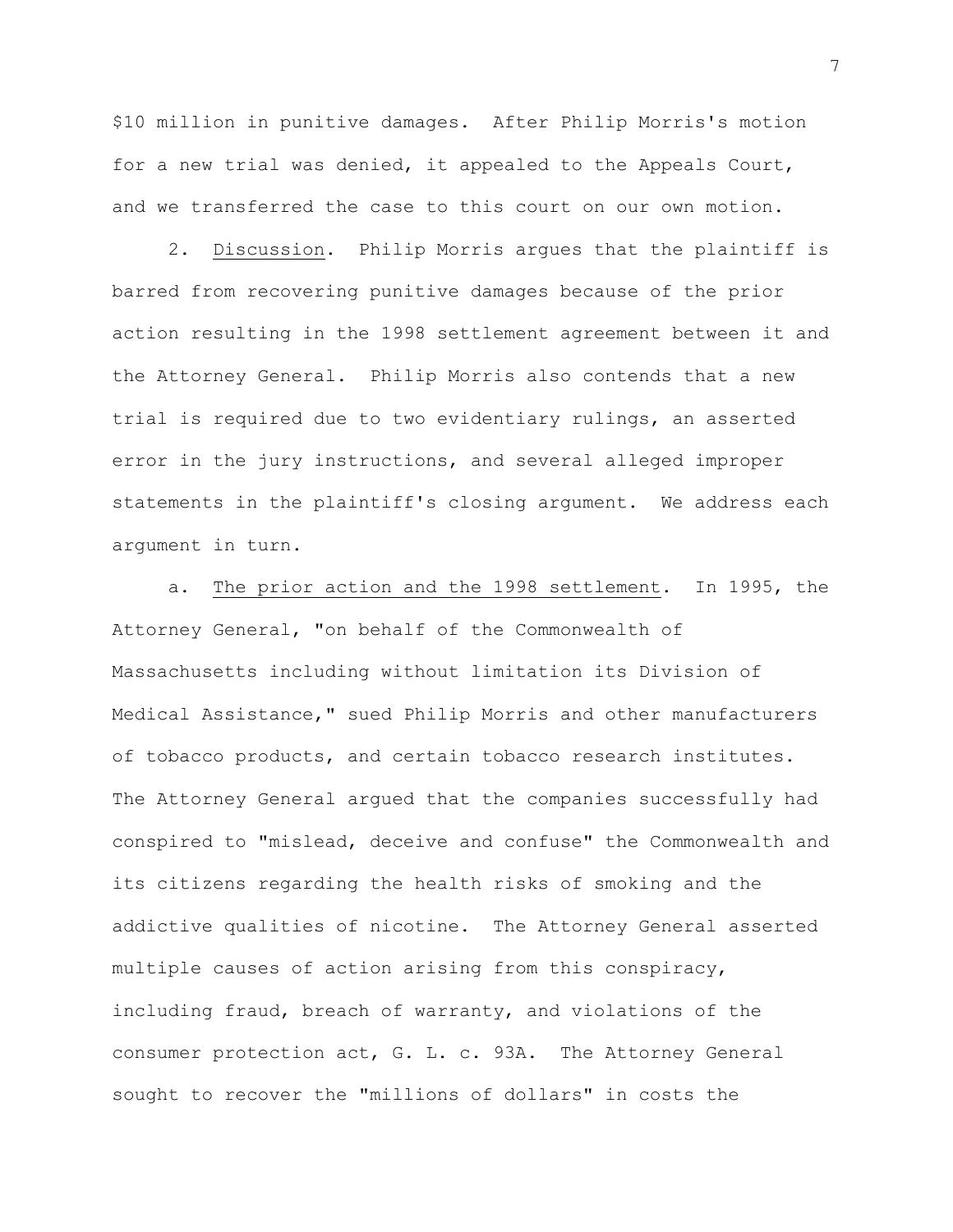Commonwealth had to spend each year to "provide medical and related services for Massachusetts citizens suffering from diseases caused by cigarette smoking," and also sought declaratory and equitable relief, civil penalties under G. L. c. 93A, § 4, and treble damages under G. L. c. 93A, § 9. The complaint asserted that the Attorney General had reason to believe that proceedings under G. L. c. 93A, § 4, would be in the public interest.

Around the same time, all fifty States, the District of Columbia, and five territories brought similar claims against Philip Morris and other manufacturers of tobacco products. See Lopes v. Commonwealth, 442 Mass. 170, 174 (2004). In 1998, most of those jurisdictions, including the Commonwealth, entered into a master settlement agreement with the companies.

In exchange for monetary and injunctive relief,  $5$  the settling States released the companies from liability for all "Released Claims" of "Releasing Parties." The agreement defined "Released Claims" as "Claims" for "past conduct . . . in any way

<sup>5</sup> The defendants agreed to pay approximately \$240 billion to the settling States over twenty-five years, and to pay approximately \$9 billion per year thereafter in perpetuity, subject to various adjustments. The agreement allocated approximately four percent of those payments to the Commonwealth. The defendants also agreed to restrict cigarette advertising and lobbying efforts, to permit public access to certain internal documents, and to fund youth education programs.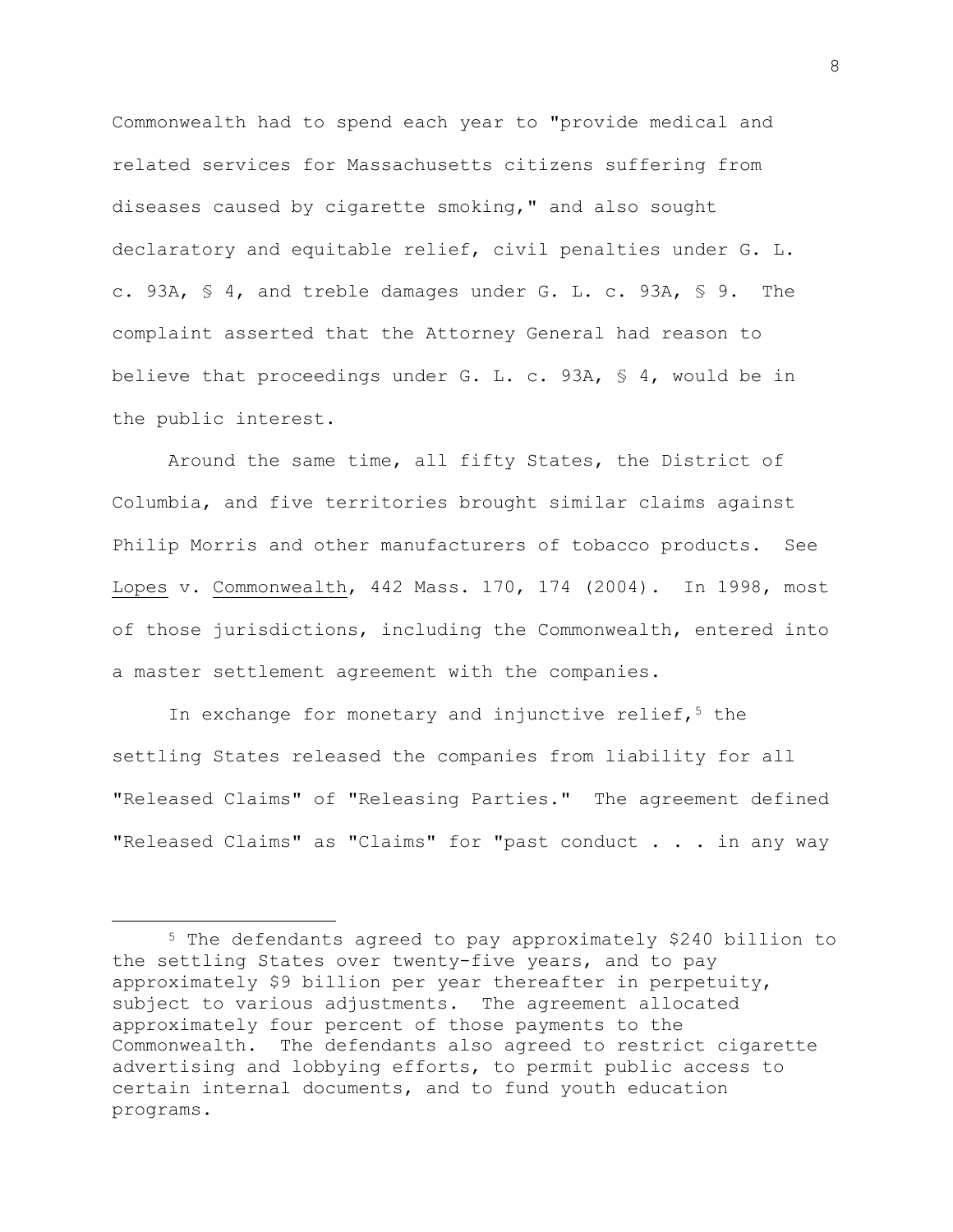related . . . to (A) the use, sale, distribution, manufacture, development, advertising, marketing or health effects of, (B) the exposure to, or (C) research, statements, or warnings regarding Tobacco Products." In turn, "Claims" was defined as "liabilities of any nature including civil penalties and punitive damages . . . accrued or unaccrued, whether legal, equitable, or statutory." The agreement defined "Releasing Parties" to include "each Settling State" as well as, inter alia, "persons or entities acting in a parens patriae, sovereign, quasi-sovereign, private attorney general, . . . or any other capacity  $\ldots$  (A) to the extent that any such person or entity is seeking relief on behalf of or generally applicable to the general public . . . as opposed solely to private or individual relief for separate and distinct injuries." Thus, the agreement released Philip Morris from liability for punitive damages to persons acting as private attorneys general seeking relief on behalf of the general public, but preserved claims for individual relief for separate and distinct injuries.

In December 1998, a judge of the Superior Court approved the agreement and entered a "Consent Decree and Final Judgment," which provided, "The Agreement, [and] the settlement set forth therein . . . are hereby approved in all respects, and all claims are hereby dismissed with prejudice as provided therein."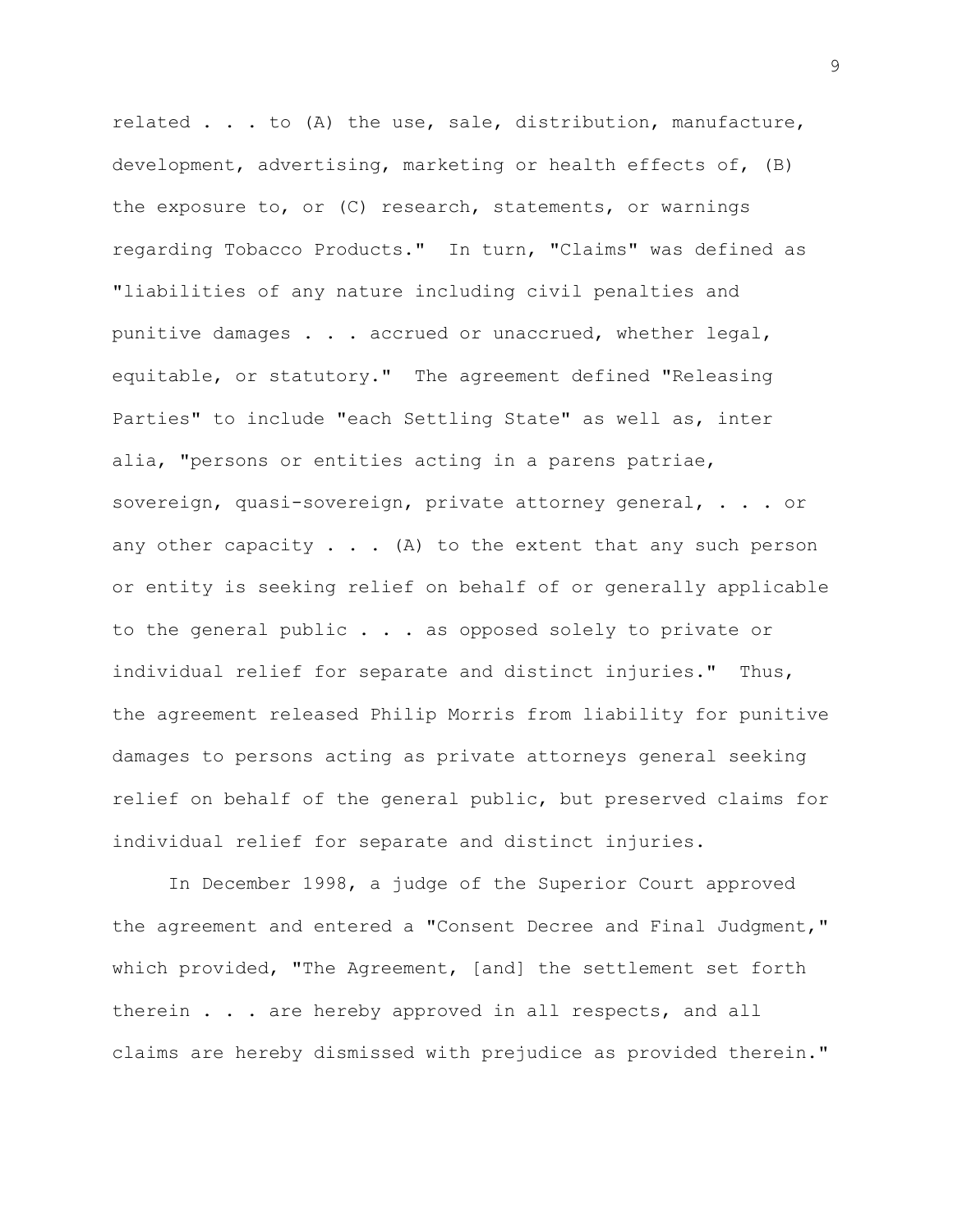b. Claim preclusion. Philip Morris maintains that the doctrine of claim preclusion bars the plaintiff from pursuing punitive damages for her husband's wrongful death.6 We review this question de novo. See DeGiacomo v. Quincy, 476 Mass. 38, 41 (2016).

"Claim preclusion makes a valid, final judgment conclusive on the parties and their privies, and prevents relitigation of all matters that were or could have been adjudicated in the action" (citation omitted). O'Neill v. City Manager of Cambridge, 428 Mass. 257, 259 (1998). "The doctrine is a ramification of the policy considerations that underlie the rule against splitting a cause of action, and is 'based on the idea that the party to be precluded has had the incentive and opportunity to litigate the matter fully in the first lawsuit.'" Heacock v. Heacock, 402 Mass. 21, 24 (1988), quoting Foster v. Evans, 384 Mass. 687, 696 n.10 (1981). "Considerations of fairness and the requirements of efficient judicial administration dictate that an opposing party in a particular action as well as the court is entitled to be free from

<sup>6</sup> In motions for partial summary judgment and for a directed verdict, Philip Morris argued that claim preclusion barred the plaintiff from recovering punitive damages. A Superior Court judge denied the motion for partial summary judgment. At trial, a different Superior Court judge denied the motion for a directed verdict.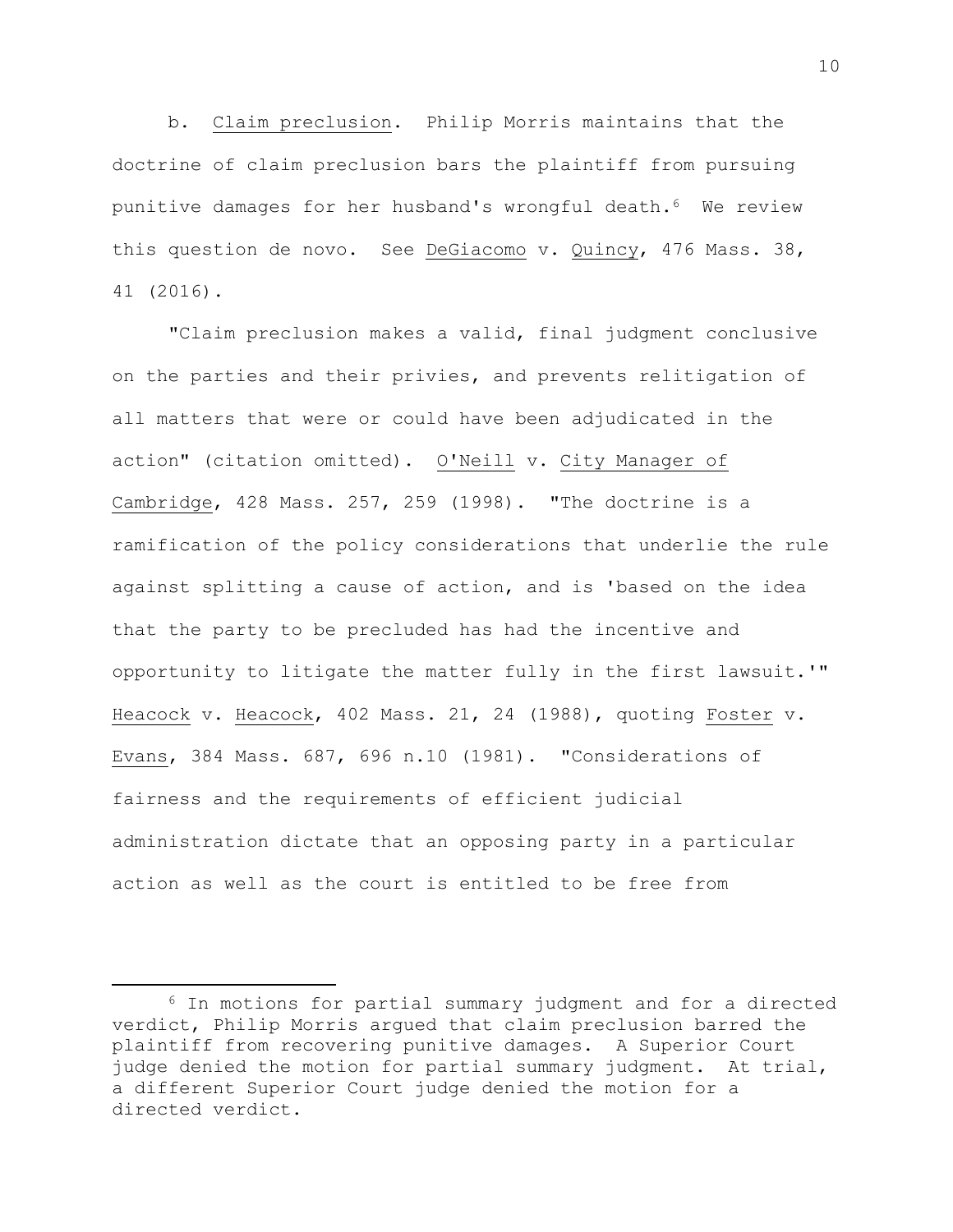continuing attempts to relitigate the same claim." Wright Mach. Corp. v. Seaman-Andwall Corp., 364 Mass. 683, 688 (1974).

Three elements must be established to show claim preclusion: "(1) the identity or privity of the parties to the present and prior actions, (2) identity of the cause of action, and (3) prior final judgment on the merits." DaLuz v. Department of Correction, 434 Mass. 40, 45 (2001), quoting Franklin v. North Weymouth Coop. Bank, 283 Mass. 275, 280 (1933). As the party invoking claim preclusion, Philip Morris bears the burden of proving that each element has been met. See Longval v. Commissioner of Correction, 448 Mass. 412, 416-417 (2007). The parties do not dispute that the consent decree constitutes a prior final judgment on the merits. See Kelton Corp. v. County of Worcester, 426 Mass. 355, 359 (1997). Their dispute centers on the other two elements.

i. Identity or privity of the parties. Philip Morris contends that the plaintiff stands in privity with the Attorney General with respect to their requests for punitive damages. Privity "represents a legal conclusion that the relationship between the one who is a party on the record and the non-party is sufficiently close to afford application of the principle of preclusion." DeGiacomo, 476 Mass. at 43, quoting Southwest Airlines Co. v. Texas Int'l Airlines, Inc., 546 F.2d 84, 95 (5th Cir.), cert. denied, 434 U.S. 832 (1977). Whether the plaintiff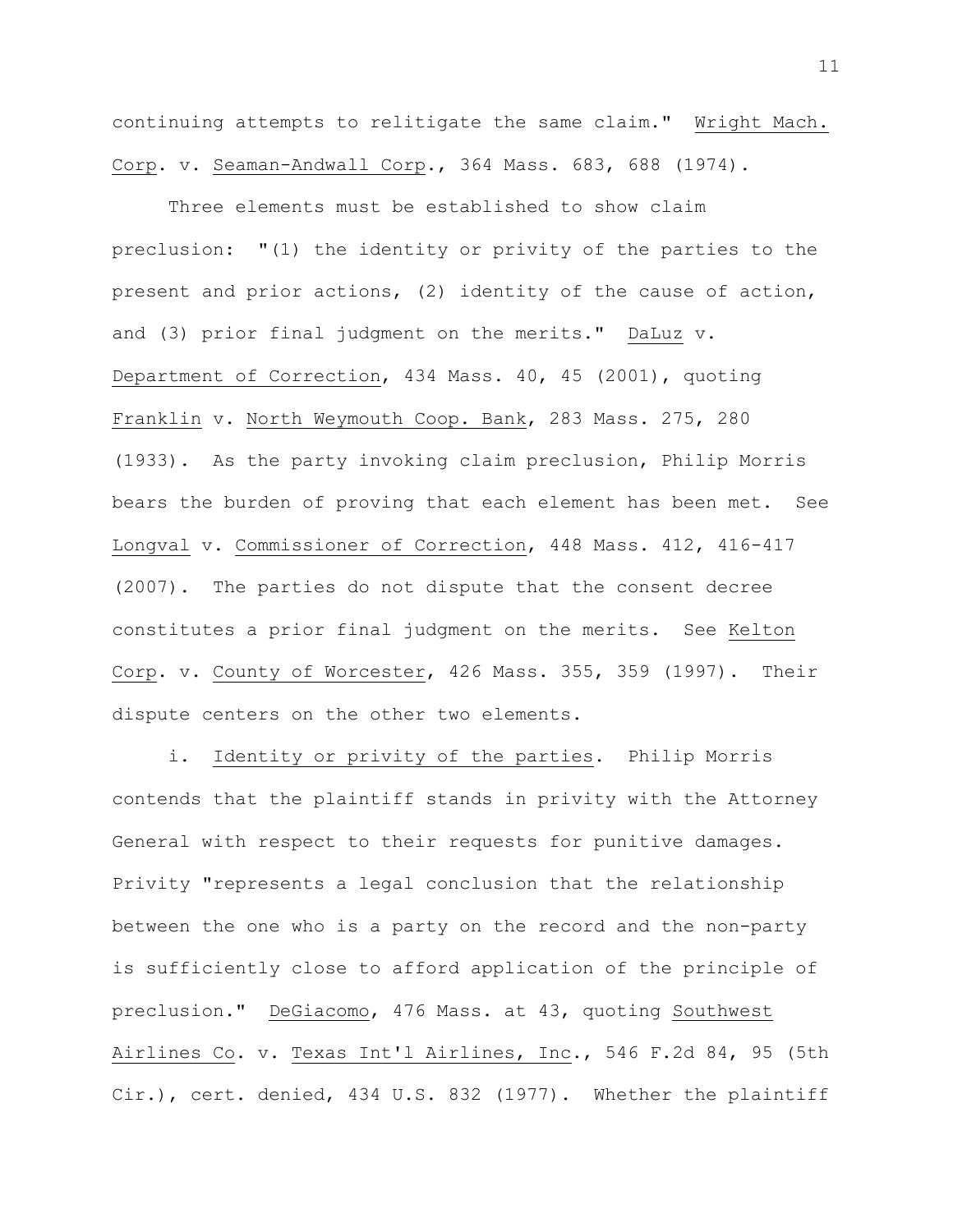and the Attorney General are in privity turns on (i) the nature of the plaintiff's interest, (ii) whether that interest was adequately represented by the Attorney General, and (iii) whether binding the plaintiff to the prior judgment is consistent with due process and common-law principles of fairness. See DeGiacomo, supra at 43-44, and cases cited.

Here, the plaintiff's interest in an award of punitive damages is rooted in the wrongful death statute, G. L. c. 229, § 2, itself. See International Fid. Ins. Co. v. Wilson, 387 Mass. 841, 856 n.20 (1983) ("Under Massachusetts law, punitive damages may be awarded only by statute"). The statute creates an "action of tort," derivative of a decedent's personal injury claim, for the executor or administrator of a decedent's estate to recover damages stemming from the decedent's death. See GGNSC Admin. Servs., LLC v. Schrader, 484 Mass. 181, 185, 188 (2020).

General Laws c. 229, § 2, permits recovery of compensatory and punitive damages, and each award is tied directly to the decedent.7 Punitive damages may be awarded where "the decedent's

<sup>7</sup> Compensatory damages under G. L. c. 229, § 2, are based on the "fair monetary value of the decedent to the persons entitled to receive the damages recovered," such as a spouse or a child, see G. L. c. 229, § 1, and the "reasonable funeral and burial expenses of the decedent." They "are intended to redress the concrete loss that the plaintiff has suffered by reason of the defendant's wrongful conduct." Cooper Indus., Inc. v. Leatherman Tool Group, Inc., 532 U.S. 424, 432 (2001).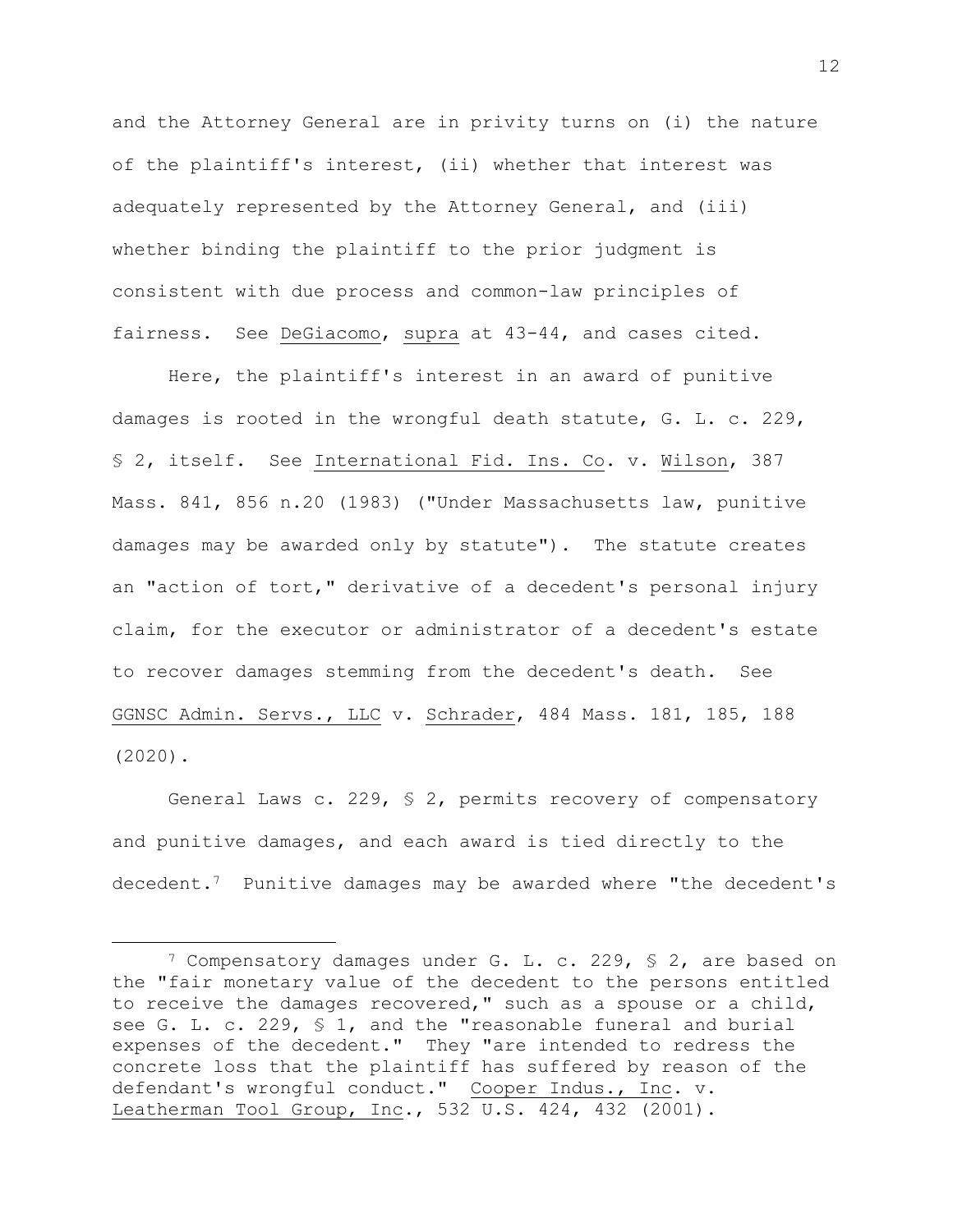death was caused by the malicious, willful, wanton or reckless conduct of the defendant or by the gross negligence of the defendant." G. L. c. 229, § 2.

Punitive damages "operate as 'private fines' intended to punish the defendant and to deter future wrongdoing." Cooper Indus., Inc. v. Leatherman Tool Group, Inc., 532 U.S. 424, 432 (2001). As Philip Morris notes, punitive damages "are aimed at deterrence and retribution," State Farm Mut. Auto. Ins. Co. v. Campbell, 538 U.S. 408, 416 (2003) (Campbell), and thus serve a public interest. See Bain v. Springfield, 424 Mass. 758, 767 (1997) (punitive damages are awarded where defendant's conduct "warrants condemnation"); Burt v. Meyer, 400 Mass. 185, 188 (1987) (punitive damages under G. L. c. 229, § 2, are meant "to punish the defendant, not to restore the plaintiff[]"). Nonetheless, they also serve to vindicate a personal right. See Gasior v. Massachusetts Gen. Hosp., 446 Mass. 645, 654-655 (2006) (recognizing that punitive damages vindicate "personal rights," as well as broader public interest). See also Drywall Sys., Inc. v. ZVI Constr. Co., 435 Mass. 664, 670 (2002) ("the objectives of punitive damages . . . include compensating claimants for their legal costs and emotional injuries and punishing and deterring actual and potential wrongdoers" [citation omitted]).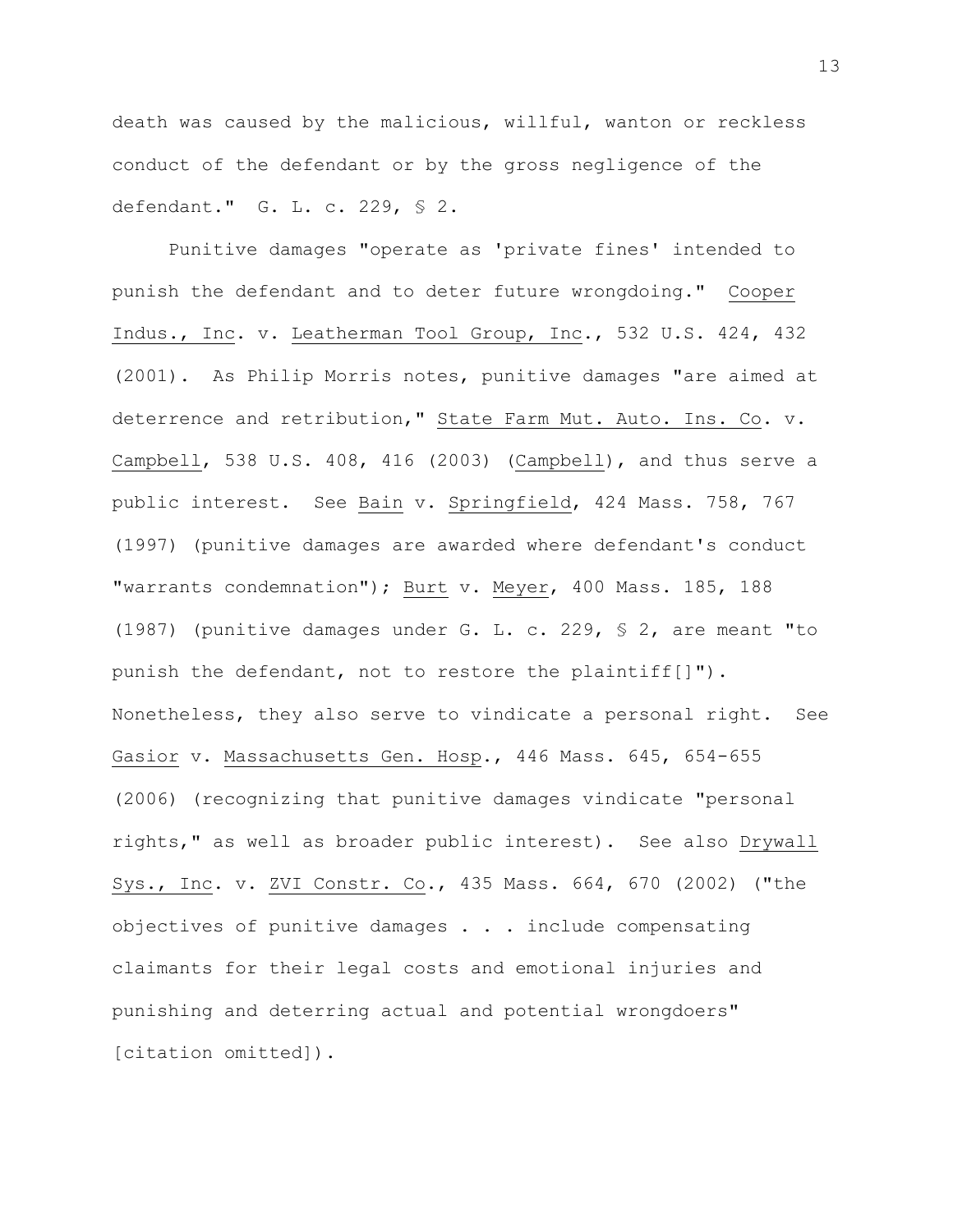To comply with due process, an award of punitive damages must be related to the "actual and potential" harm caused to a plaintiff by a defendant. See Philip Morris USA v. Williams, 549 U.S. 346, 353-354 (2007) (Williams); BMW of N. Am., Inc. v. Gore, 517 U.S. 559, 580-581 (1996). Punitive damages are not intended to punish a defendant for its unlawful conduct generally, but to punish a defendant for its unlawful conduct that caused a plaintiff's specific harm. See Williams, supra at 354. See also Aleo v. SLB Toys USA, Inc., 466 Mass. 398, 414 (2013) (reprehensibility of defendant's conduct turns in part on whether harm inflicted on plaintiff was physical as opposed to economic). In fact, the Supreme Court has stated that "few awards exceeding a single-digit ratio between punitive and compensatory damages, to a significant degree, will satisfy due process." Campbell, 538 U.S. at 425. An award of punitive damages also may not be used to punish a defendant for harm inflicted upon nonparties, or "strangers to the litigation." Williams, supra at 353. Because due process precludes a defendant from being punished without "an opportunity to present every available defense," id., quoting Lindsey v. Normet, 405 U.S. 56, 66 (1972), permitting punishment based on harm to nonparties implicates due process concerns, including "arbitrariness, uncertainty, and lack of notice," Williams, supra at 354.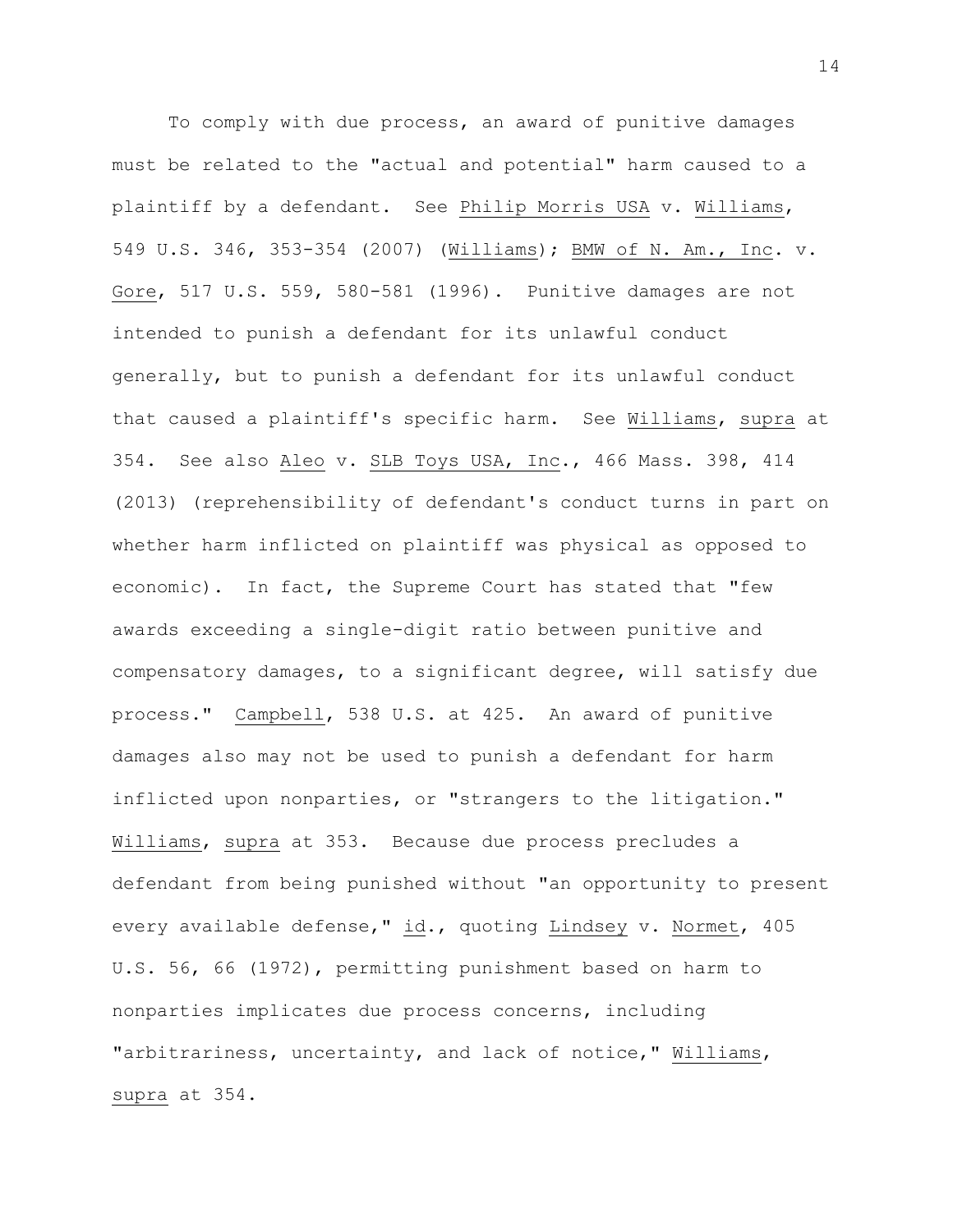Thus, the plaintiff's interest in an award of punitive damages was not a general interest in punishing Philip Morris for selling defective Marlboro cigarettes or in recovering for harms to the public at large; rather, the plaintiff asserted a personal interest, tied to punishing Philip Morris for the harm its conduct specifically inflicted on the plaintiff's husband, Laramie. See Williams, 549 U.S. at 353.

This interest in punitive damages was not adequately represented by the Attorney General in the prior action. To be sure, where a State litigates on behalf of its citizens' "common public rights," judgments resulting from such litigation will bind the State's citizens and, as to those rights, will have preclusive effect. See Washington v. Washington State Commercial Passenger Fishing Vessel Ass'n, 443 U.S. 658, 692 n.32 (1979); Tacoma v. Taxpayers of Tacoma, 357 U.S. 320, 340- 341 (1958). Such litigation does not, however, bar citizens from recovering for injuries to private interests. See Satsky v. Paramount Communications, Inc., 7 F.3d 1464, 1470 (10th Cir. 1993).

Here, as detailed supra, the plaintiff sought punitive damages for Laramie's death under the wrongful death statute, and her award was tethered to the harm the jury determined that Philip Morris had inflicted on Laramie. By contrast, the Attorney General's interest in punitive damages in the 1995

15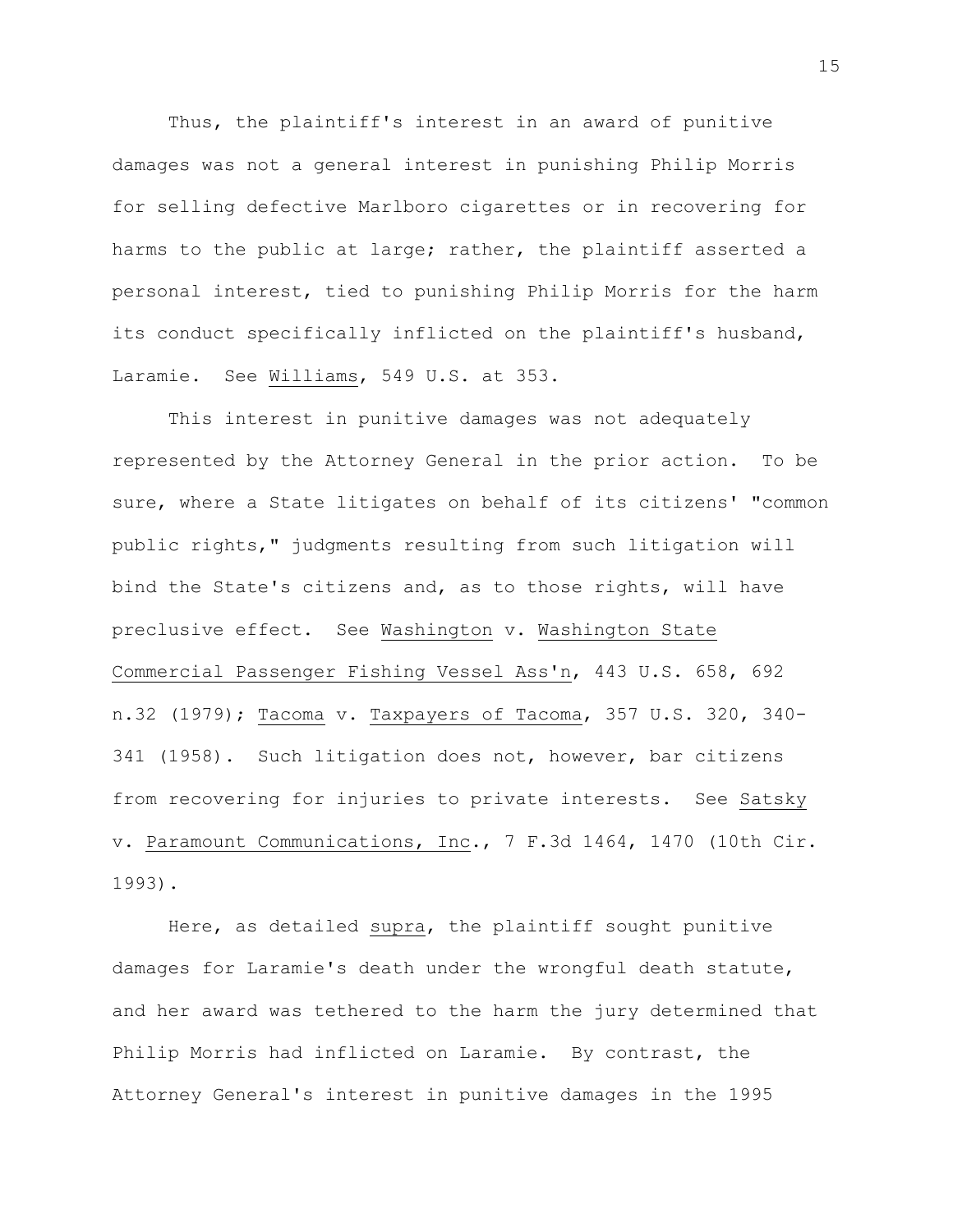action stemmed from the consumer protection act, G. L. c.  $93A$ ,  $8$ and was tied to the harm Philip Morris had inflicted on the Commonwealth, in the form of increased medical expenditures incurred by the Commonwealth as a result of Philip Morris's unfair and deceptive trade practices. Specifically, the Attorney General sought civil penalties under G. L. c. 93A, § 4, and punitive damages under G. L. c. 93A, § 9.

General Laws c. 93A, § 4, permits the Attorney General to bring an action "in the name of the [C]ommonwealth" when he or she has reason to believe that a person is violating G. L. c. 93A, § 2, and that such proceedings would be "in the public interest." Civil penalties under G. L. c. 93A, § 4, which are limited to \$5,000 per violation, thus serve the public's interest in punishing a defendant for violating the State's consumer protection act. Punitive damages under G. L. c. 93A, § 9, by contrast, are tied to the injury caused by a defendant's use of unfair or deceptive conduct, in violation of G. L. c. 93A, § 2. Punitive damages under this provision are limited to from two to three times the amount of compensatory damages

<sup>8</sup> General Laws c. 93A seeks to provide a "more equitable balance in the relationship of consumers to persons conducting business activities," see Commonwealth v. DeCotis, 366 Mass. 234, 238 (1974), and prohibits "unfair or deceptive acts or practices in the conduct of any trade or commerce," G. L. c. 93A, § 2.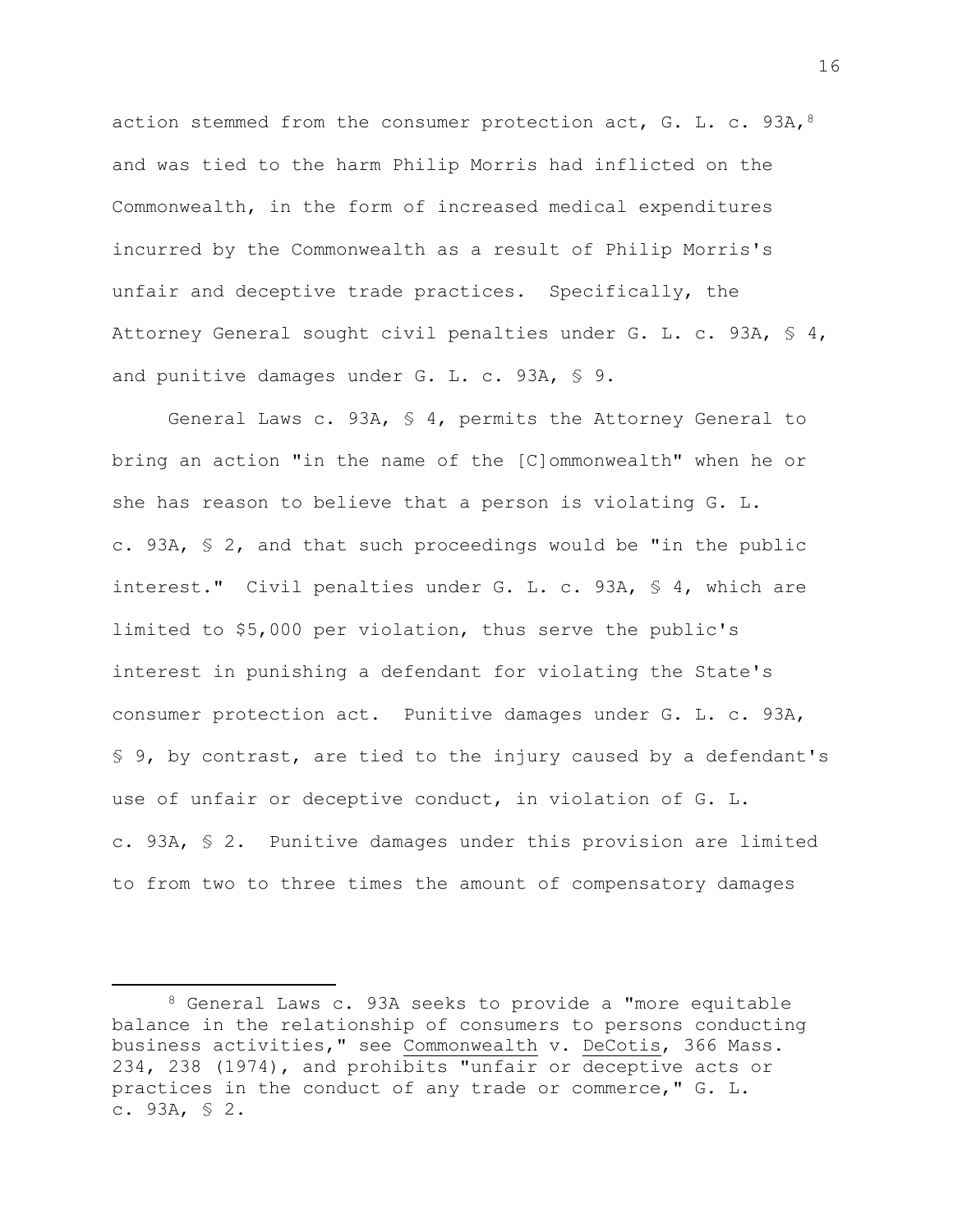awarded. See Rhodes v. AIG Dom. Claims, Inc., 461 Mass. 486, 503 (2012).

In the 1995 action, the Attorney General did not seek damages for personal injuries suffered by Massachusetts residents. Rather, he sought compensatory damages for the increased medical expenditures the Commonwealth incurred because of the defendant cigarette manufacturers' unfair and deceptive trade practices in the marketing of cigarettes. Compare Alfred L. Snapp & Son, Inc. v. Puerto Rico ex rel. Barez, 458 U.S. 592, 600, 607 (1982) (State acting as parens patriae does not represent rights of private individuals but, rather, health and well-being of its citizens in general).

The punitive damages available to the Attorney General in the 1995 action thus comprised the civil penalties under G. L. c. 93A, § 4, as well as, under G. L. c. 93A, § 9, a maximum of three times the Commonwealth's compensatory damages. The Attorney General did not represent the plaintiff's interest in punitive damages under the wrongful death statute, which, while cabined by the requirements of due process, see Gore, 517 U.S. at 580-583, are not limited to civil penalties and treble the amount of the Commonwealth's compensatory damages.

In this case, by contrast, the plaintiff has a private interest in punitive damages under G. L. c. 229, § 2. Compare In re Exxon Valdez, 270 F.3d 1215, 1227-1228 (9th Cir. 2001)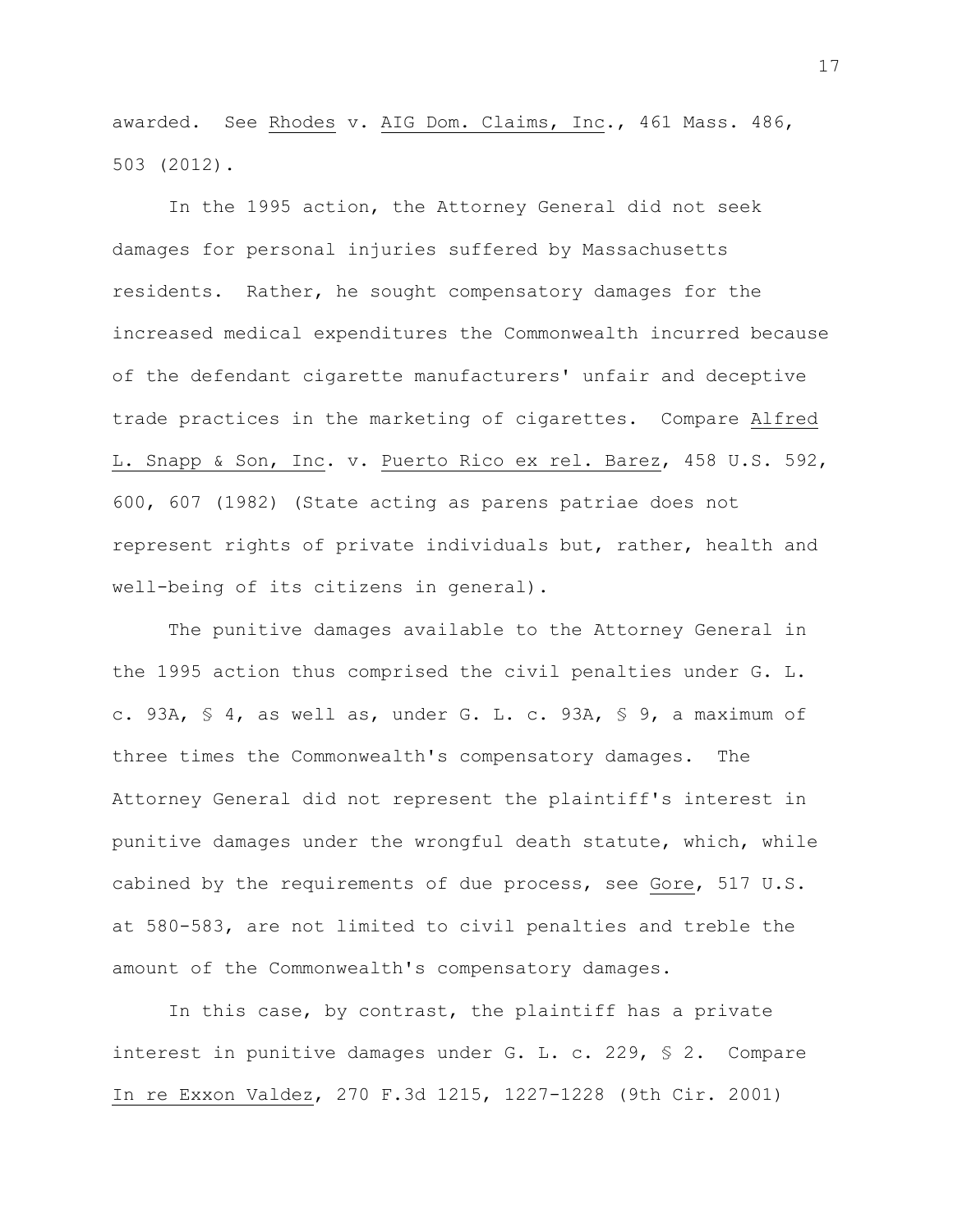(request for punitive damages, seeking to vindicate private harm due to oil spill, was not barred by prior judgment for punitive damages sought by State for public harm due to same oil spill). Indeed, the 1998 settlement agreement expressly preserved the rights of individual smokers to bring claims against the defendants for "private or individual relief for separate and distinct injuries." This reservation indicates that the Attorney General did not understand himself to be acting on behalf of any individual smoker, or as personal representative of a smoker, with respect to that interest. See DeGiacomo, 476 Mass. at 48, quoting Taylor v. Sturgell, 553 U.S. 880, 900 (2008) ("A party's representation of a nonparty is 'adequate' for preclusion purposes only if, at a minimum . . . either the party understood herself to be acting in a representative capacity or the original court took care to protect the interests of the nonparty"). Although Philip Morris contends that the so-called "carve-out" was limited to claims for compensatory damages, the settlement agreement contains no such limitation. It explicitly states the parties' intent to preserve personal rights, which, by statute, include an action under the wrongful death act for conduct causing the death, and if proved, to seek both compensatory and punitive damages.

Thus, the Attorney General did not adequately represent the plaintiff's personal interest in punitive damages, an interest

18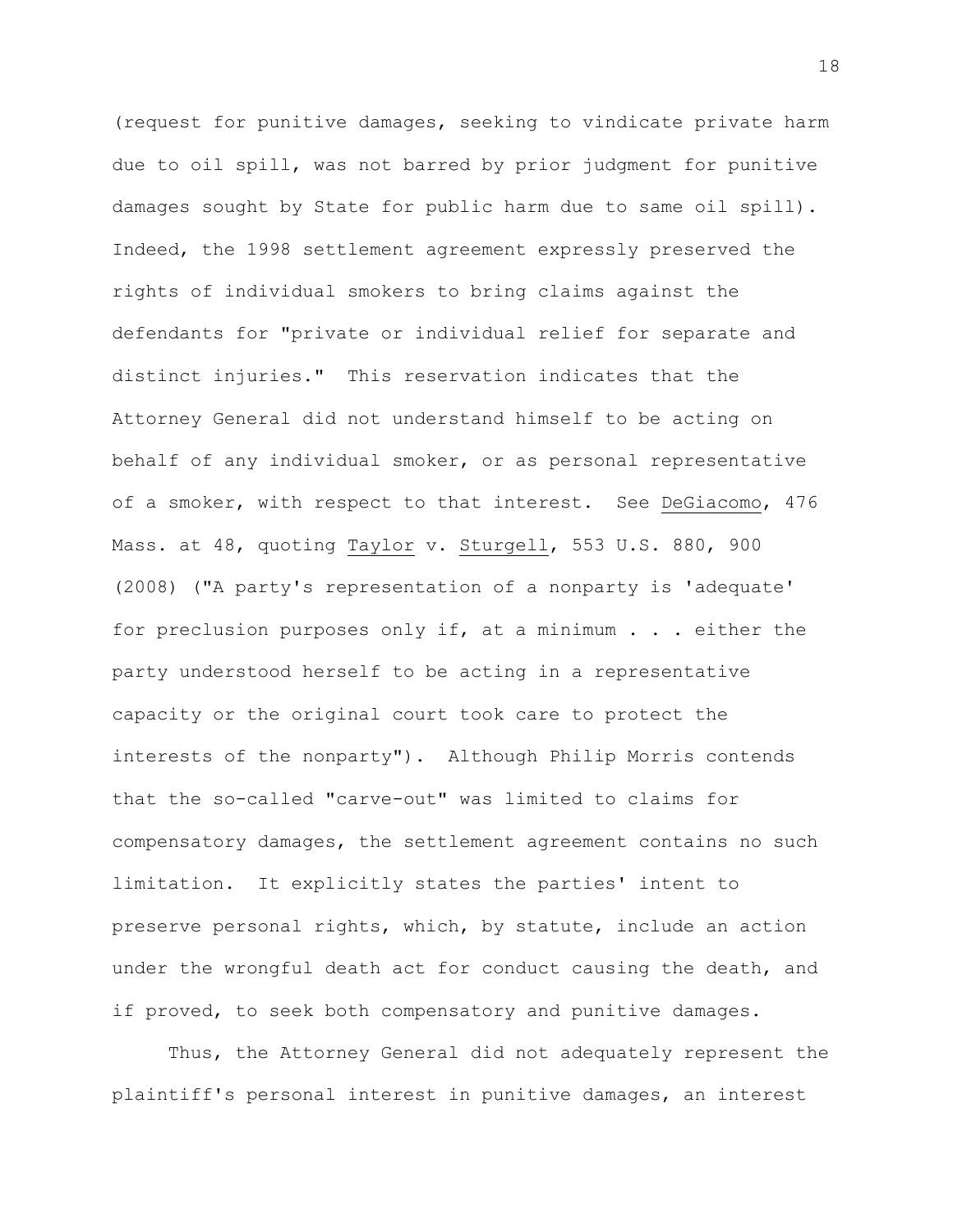in punishing Philip Morris for Laramie's death. See Bullock v. Philip Morris USA, Inc., 198 Cal. App. 4th 543, 557-558 (2011) (under primary rights theory of res judicata, no preclusion where State sought to vindicate economic injuries while plaintiff sought to vindicate personal injuries); Engle v. Liggett Group, Inc., 945 So. 2d 1246, 1260-1262 (Fla. 2006) (punitive damages settled by State pursuant to settlement agreement with manufacturers of tobacco products was distinct from punitive damages sought by class of plaintiffs who suffered or died from smoking-related diseases).<sup>9</sup>

In New York, the court reasoned that punitive damages, "even when asserted in the context of a personal injury action, [do not] essentially relate to individual injury," and relied on New York precedent holding that the imposition of punitive damages for private purposes violates public policy. See Fabiano, 54 A.D.3d at 150, citing Garrity v. Lyle Stuart, Inc., 40 N.Y.2d 354, 358 (1976). This court has explicitly declined to adopt New York's view that punitive damages serve only a public purpose, see Drywall Sys., Inc., 435 Mass. at 670, and we discern no reason to depart from that determination.

In Georgia, the court reasoned that Georgia law "limits the recovery of punitive damages in product liability cases to one award of punitive damages from a defendant . . . 'for any act or omission . . . regardless of the number of causes of action

<sup>&</sup>lt;sup>9</sup> We recognize that appellate courts in New York and Georgia have taken a different view and have concluded that the master settlement agreement precludes their residents from seeking punitive damages in wrongful death claims against manufacturers of tobacco products. See Brown & Williamson Tobacco Corp. v. Gault, 280 Ga. 420, 424 (2006) (Gault); Fabiano v. Philip Morris Inc., 54 A.D.3d 146, 151 (N.Y. 2008). These determinations, however, have been based on specific statutes or prior precedent in those States which differ markedly from Massachusetts precedent.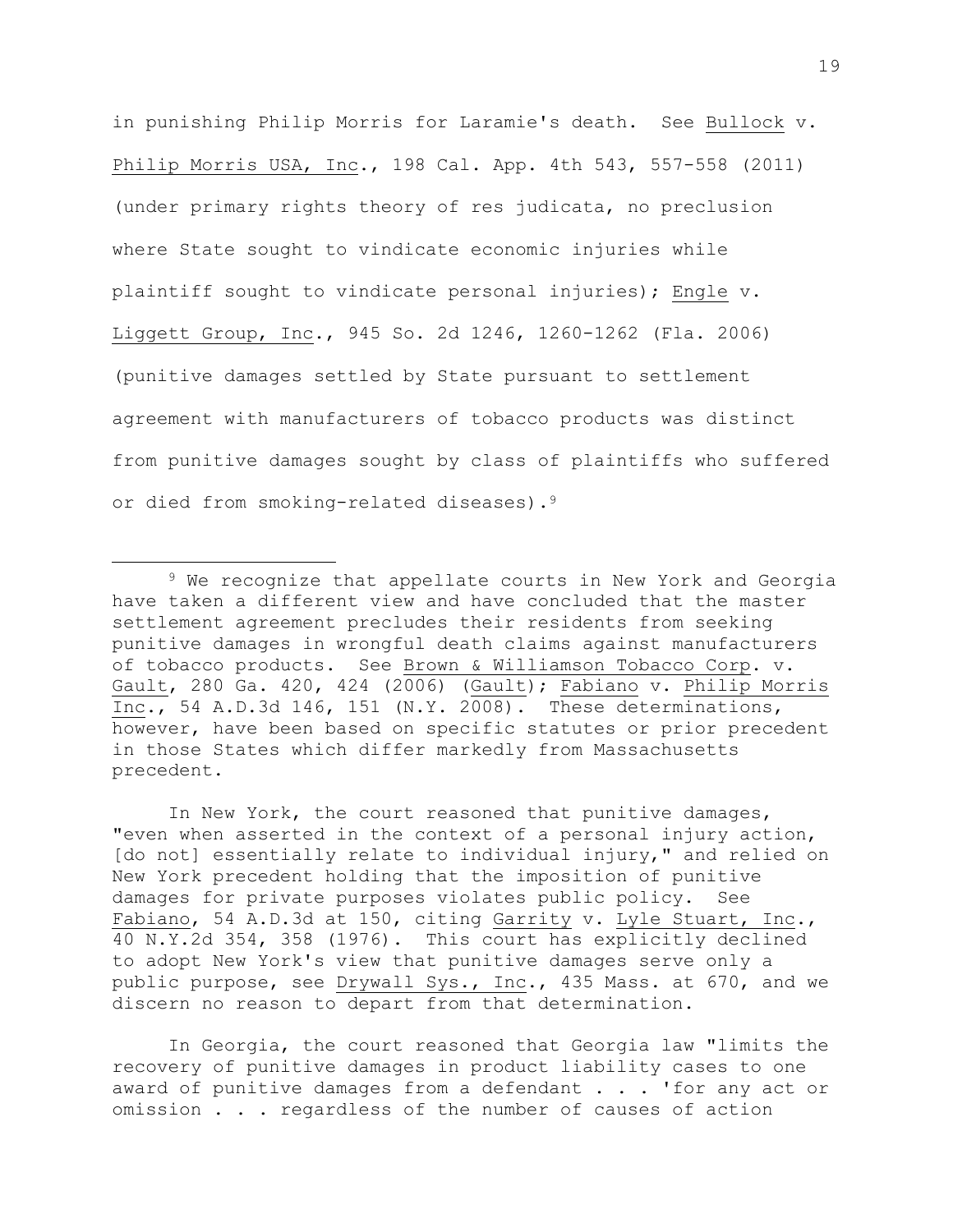To establish that the plaintiff and the Attorney General are in privity, Philip Morris also must show that the application of claim preclusion would not offend notions of fairness. See DeGiacomo, 476 Mass. at 43-44. "A person who was not a party to a suit generally has not had a 'full and fair opportunity to litigate' the claims and issues settled in that suit. The application of claim . . . preclusion to nonparties thus runs up against the 'deep-rooted historic tradition that everyone should have his own day in court.'" Taylor, 553 U.S. at 892-893, quoting Richards v. Jefferson County, Ala., 517 U.S. 793, 798 (1996).

As stated, the plaintiff has a statutory right to bring a wrongful death action. See G. L. c. 229, § 2. That right, if proved, includes a right to punitive damages. See Aleo, 466 Mass. at 412 (statute sets minimum award of \$5,000). Where the terms of the settlement agreement explicitly preserved the rights of individual smokers to bring their own personal injury claims, see Lopes, 442 Mass. at 177, it would be unfair to bind the plaintiff to the Attorney General's settlement agreement and to bar her from vindicating her statutory right. Accordingly,

which may arise from such act or omission, '" and seventy-five percent of the award goes to the State. See Gault, 280 Ga. at 422-423, quoting Ga. Code Ann. § 51-12-5.1(e)(1). Punitive damages in Massachusetts under G. L. c. 229, § 2, are not so limited, and the plaintiff, not the State, receives them. See Burt, 400 Mass. at 190.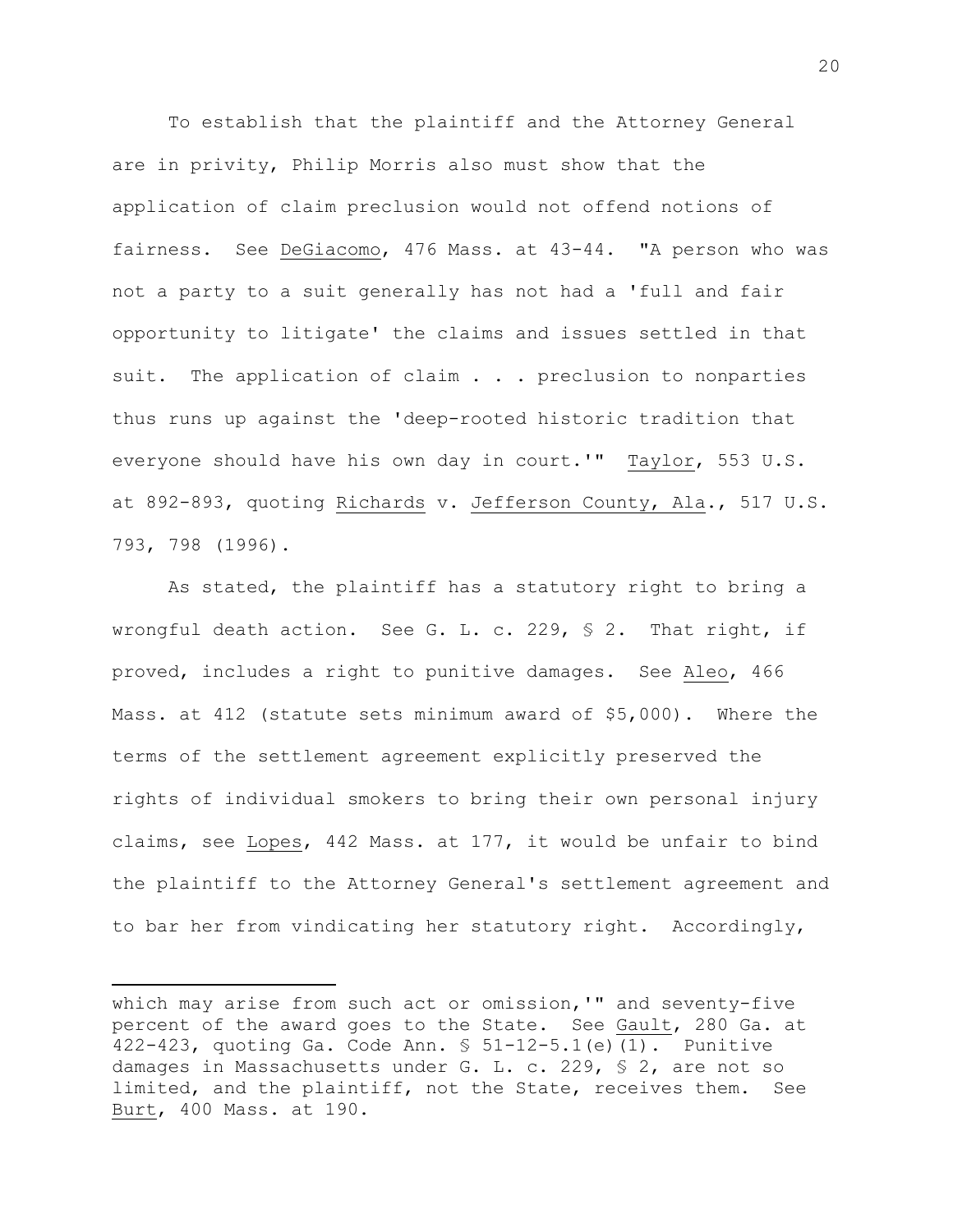Philip Morris has not met its burden of demonstrating that the Attorney General and the plaintiff are in privity.

ii. Identity of the cause of action. Philip Morris contends, similarly, that the plaintiff's request for punitive damages constitutes the same claim as the Attorney General's request, because both sought to punish Philip Morris for the same conduct.

In determining whether two causes of action are identical for purposes of claim preclusion, we ask whether the two actions arose from the same transaction or series of connected transactions. See Kobrin v. Board of Registration in Med., 444 Mass. 837, 843 (2005) and cases cited; Mackintosh v. Chambers, 285 Mass. 594, 596-597 (1934). Plaintiffs are "not entitled to pursue their claim[s] . . . through piecemeal litigation, offering one legal theory to the court while holding others in reserve for future litigation should the first theory prove unsuccessful." Bagley v. Moxley, 407 Mass. 633, 638 (1990). "The statement of a different form of liability is not a different cause of action, provided it grows out of the same transaction, act, or agreement, and seeks redress for the same wrong." Mackintosh, supra at 596. A "transaction" generally "connotes a natural grouping or common nucleus of operative facts," see Restatement (Second) of Judgments § 24 comment b (1982), and a party may be precluded from requesting damages for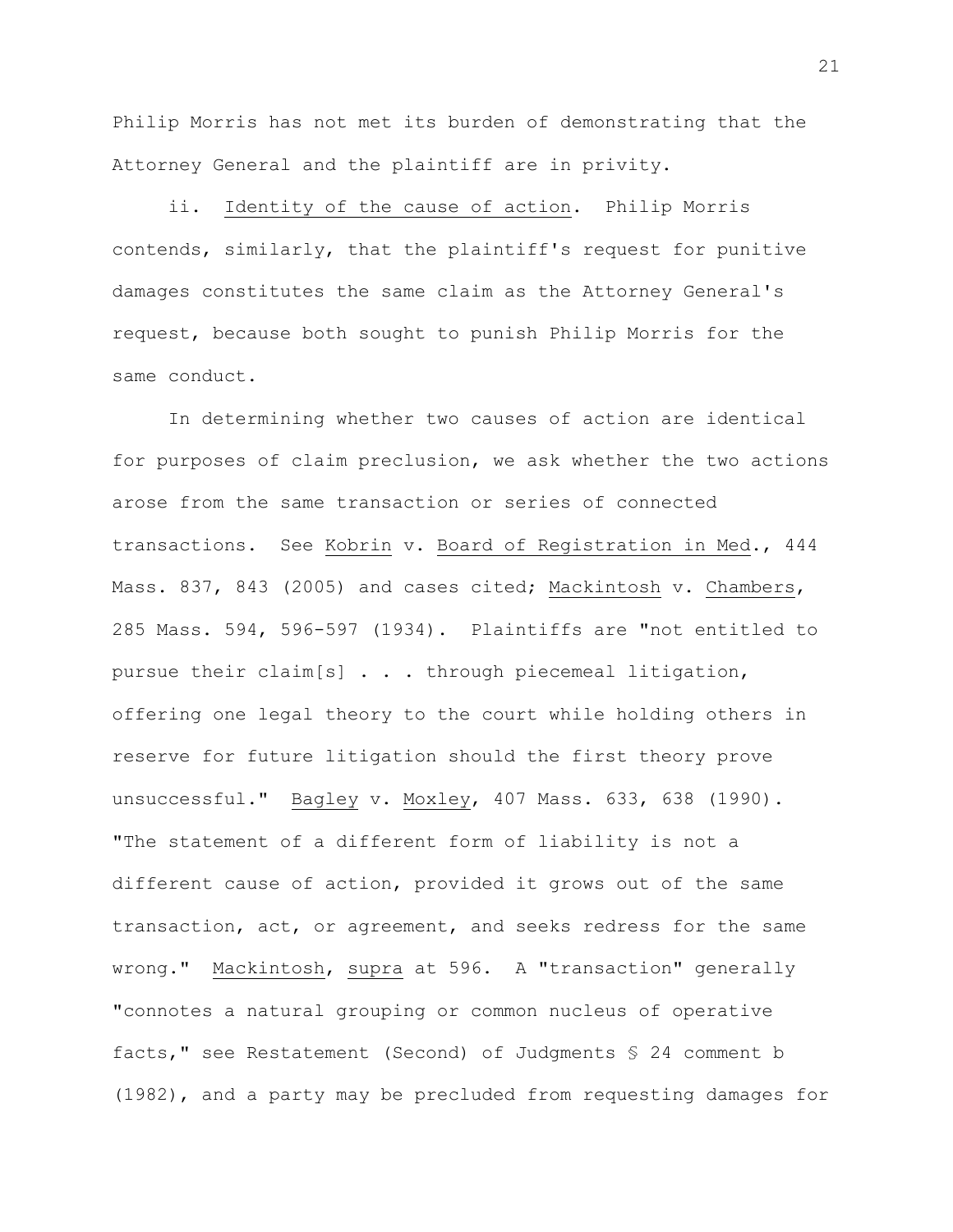an injury flowing from conduct that has been dealt with fully by a prior judgment, see Dwight v. Dwight, 371 Mass. 424, 429-430 (1976).

The Attorney General's complaint in the 1995 action alleged, among other things, that Philip Morris had manufactured and sold defective and unreasonably dangerous cigarettes; so too does the plaintiff's. Indeed, both complaints assert breach of warranty claims against Philip Morris, and both complaints sought to punish Philip Morris based in part on that conduct.

The allegations in the complaints, however, differ in important respects. The "wrong" the plaintiff sought to remedy was the loss she and her daughter sustained due to Laramie's death, caused by Philip Morris's malicious, willful, wanton, reckless, or grossly negligent conduct, see G. L. c. 229, § 2. The "wrong" the Attorney General sought to remedy, by contrast, was the Commonwealth's increased medical expenditures caused by Philip Morris's commission of unfair or deceptive acts or practices in violation of G. L. c. 93A, § 2.

Indeed, Philip Morris acknowledges that the plaintiff's claim for wrongful death is not precluded to the extent that it sought recovery for compensatory damages based on Laramie's death. Philip Morris cites no Massachusetts authority, however, and we are aware of none, for the proposition that, for purposes of claim preclusion, a claim is not the "same claim" for one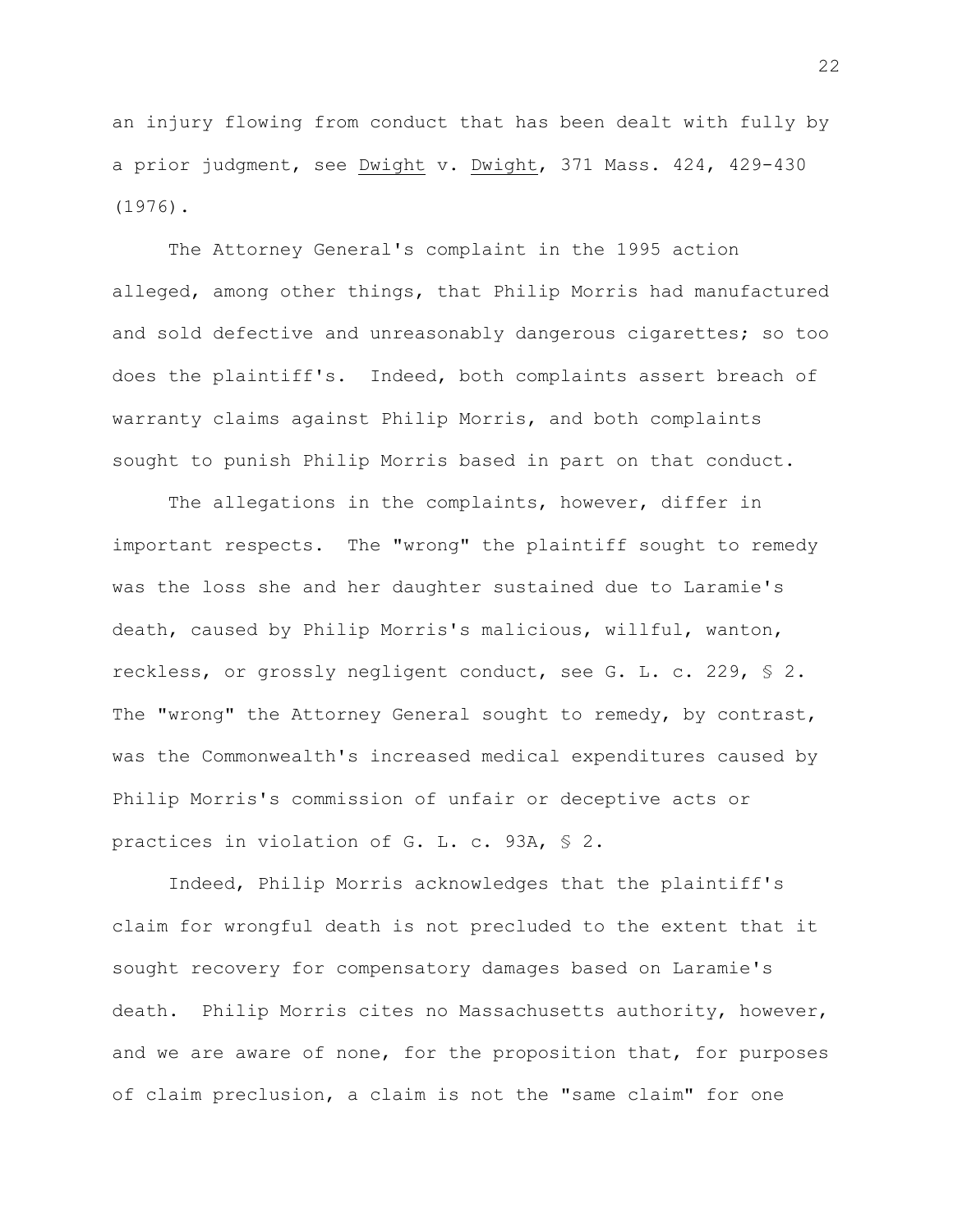type of recovery (such as compensatory damages) and yet is the "same claim" for a different type of recovery (such as punitive damages). Accordingly, Philip Morris has not met its burden of demonstrating that the two claims are the same, see Longval, 448 Mass. at 416-417, and the plaintiff's claim for punitive damages is not barred by the doctrine of claim preclusion.<sup>10</sup>

c. Other asserted errors at trial. Following the jury's verdict, Philip Morris's motion for judgment notwithstanding the verdict or, in the alternative, a new trial, was denied. Aside from the issue of preclusion, Philip Morris maintains that a new trial is required due to several of the errors it asserted in that motion. We review the denial of a motion for a new trial for an abuse of discretion. See DaPrato v. Massachusetts Water Resources Auth., 482 Mass. 375, 377 n.2 (2019).

i. Internal documents. Philip Morris argues that the judge abused his discretion in allowing the plaintiff to introduce documents internal to Philip Morris and industry trade

<sup>10</sup> Philip Morris also argues that, under the terms of the 1998 settlement agreement, the plaintiff was a "Releasing Party" and therefore barred from recovering punitive damages. The plaintiff was not a "Releasing Party" within the meaning of the agreement. See Williams v. RJ Reynolds Tobacco Co., 351 Or. 368, 387 (2011) (estate seeking punitive damages was not releasing party under master settlement agreement). The plaintiff sought to punish Philip Morris for the harm that it inflicted on Laramie specifically; the plaintiff did not seek relief "on behalf of or generally applicable to the general public."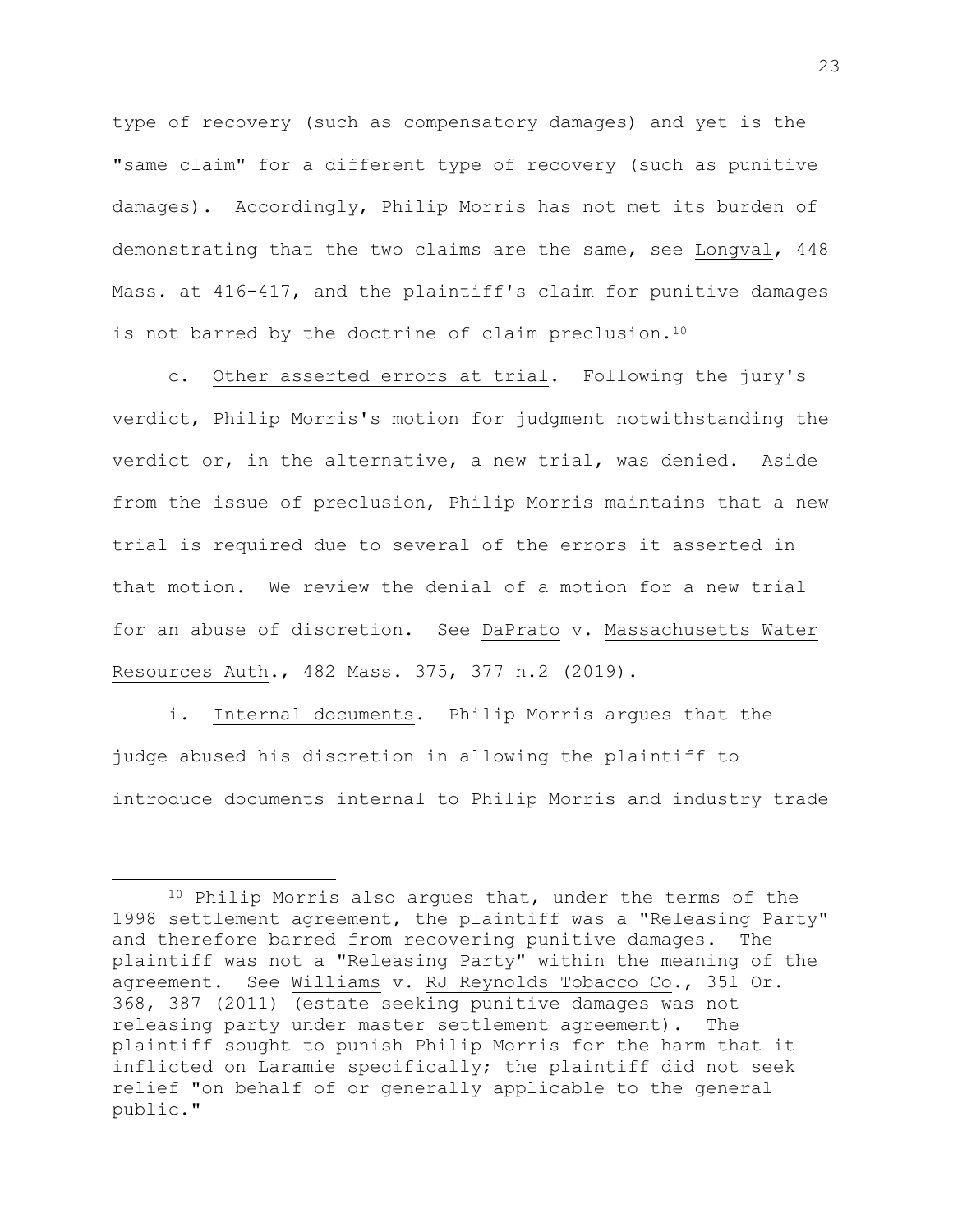groups, which acknowledged the risks of smoking and outlined public relations strategies to create doubt about those risks and to retain and attract new smokers. $11$  Philip Morris maintains that such evidence was not relevant to the plaintiff's claims for negligence or breach of warranty.

"Evidence is relevant if (a) it has any tendency to make a fact more or less probable than it would be without the evidence and (b) the fact is of consequence in determining the action." Mass. G. Evid. § 401 (2021). "To be relevant, '[e]vidence need not establish directly the proposition sought; it must only provide a link in the chain of proof.'" Commonwealth v. Scesny, 472 Mass. 185, 199 (2015), quoting Commonwealth v. Gordon, 407 Mass. 340, 351 (1990). "A judge has broad discretion to make evidentiary rulings," Gath v. M/A-Com, Inc., 440 Mass. 482, 488 (2003), and "substantial discretion" to determine whether evidence is relevant, Commonwealth v. Mason, 485 Mass. 520, 533 (2020), quoting Scesny, supra.

Here, the judge did not abuse his discretion in concluding that the internal documents were relevant to the jury's

<sup>11</sup> For example, one Philip Morris memorandum regarding a 1964 Surgeon General report linking smoking to cancer indicated that the company would need to "give smokers a psychological crutch and self-rationale to continue smoking." Another memorandum concerning the industry's efforts to fund research into smoking-related diseases stated, "Let's face it. We are interested in evidence which we believe denies the allegation that cigarette smoking causes disease."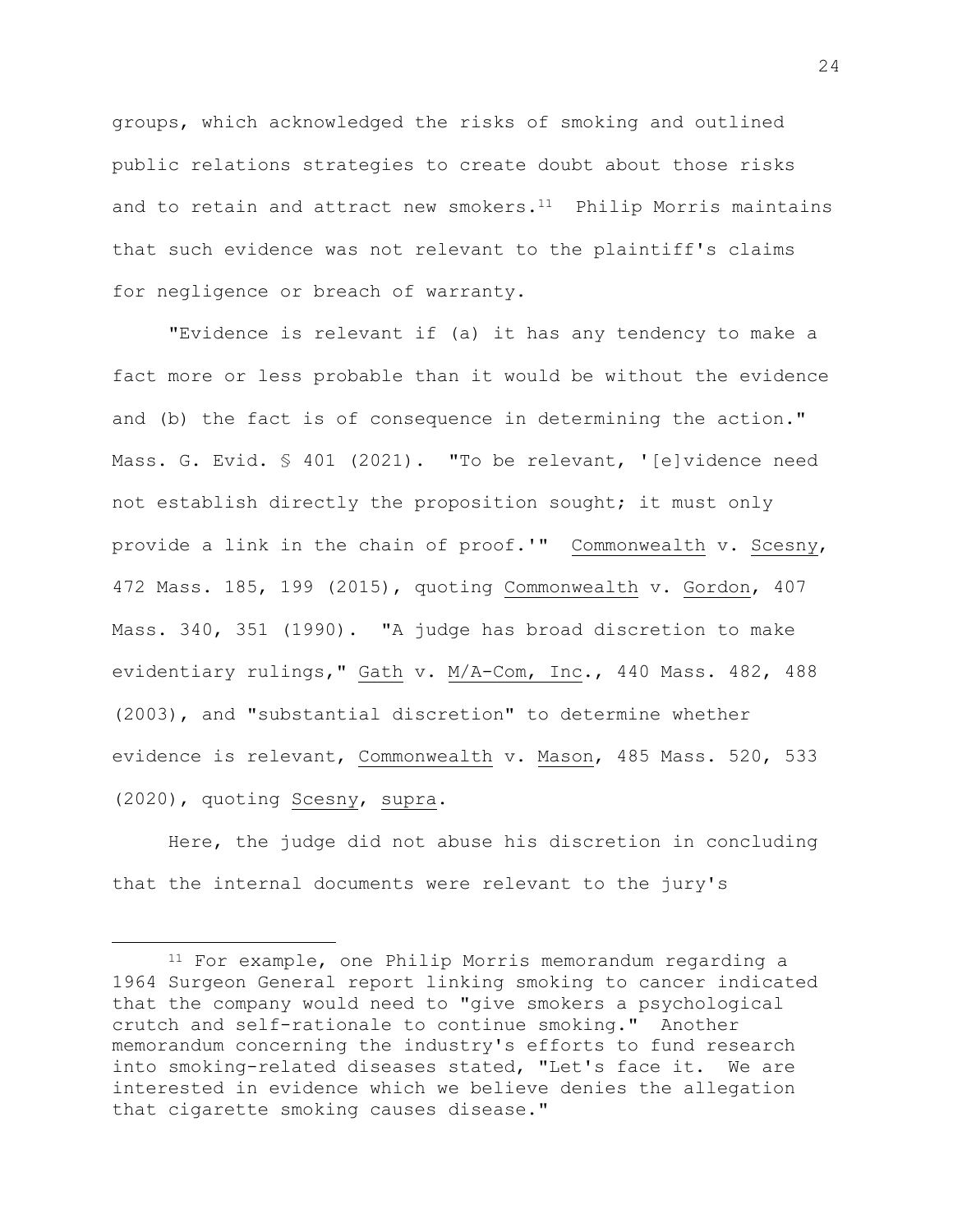consideration of consumer expectations in connection with the claim for breach of warranty,  $12$  or to counter Philip Morris's argument that Laramie caused his own death. The documents provided a link in the chain toward a conclusion, integral to the plaintiff's claim, that consumers did not comprehend fully that Marlboro cigarettes were dangerous. The documents outlined Philip Morris's extensive strategy to conceal the health risks of smoking and to pursue research that "denies the allegation that cigarette smoking causes disease." See Commonwealth v. Hinds, 487 Mass. 212, 219 (2021) ("The relevance threshold for the admission of evidence is low" [citation omitted]). Moreover, evidence that Philip Morris concealed information from the public and sought to persuade the public to continue smoking by, for example, providing "smokers a psychological crutch and

<sup>&</sup>lt;sup>12</sup> "A seller breaches its warranty obligation when a product that is defective and unreasonably dangerous for the ordinary purposes for which it is fit causes injury" (quotations, citations, and alterations omitted). Haglund v. Philip Morris Inc., 446 Mass. 741, 746 (2006). A product may be defective and unreasonably dangerous due to a design defect. See Evans v. Lorillard Tobacco Co., 465 Mass. 411, 422 (2013). A product has a design defect "when the foreseeable risks of harm posed by the product could have been reduced or avoided by the adoption of a reasonable alternative design." Restatement (Third) of Torts: Products Liability § 2(b) (1998). In determining "whether an alternative design is reasonable and whether its omission renders a product not reasonably safe," a jury may consider a broad range of factors, including "the nature and strength of consumer expectations regarding the product." Restatement (Third) of Torts: Products Liability § 2 comment f (1998). See Evans, supra.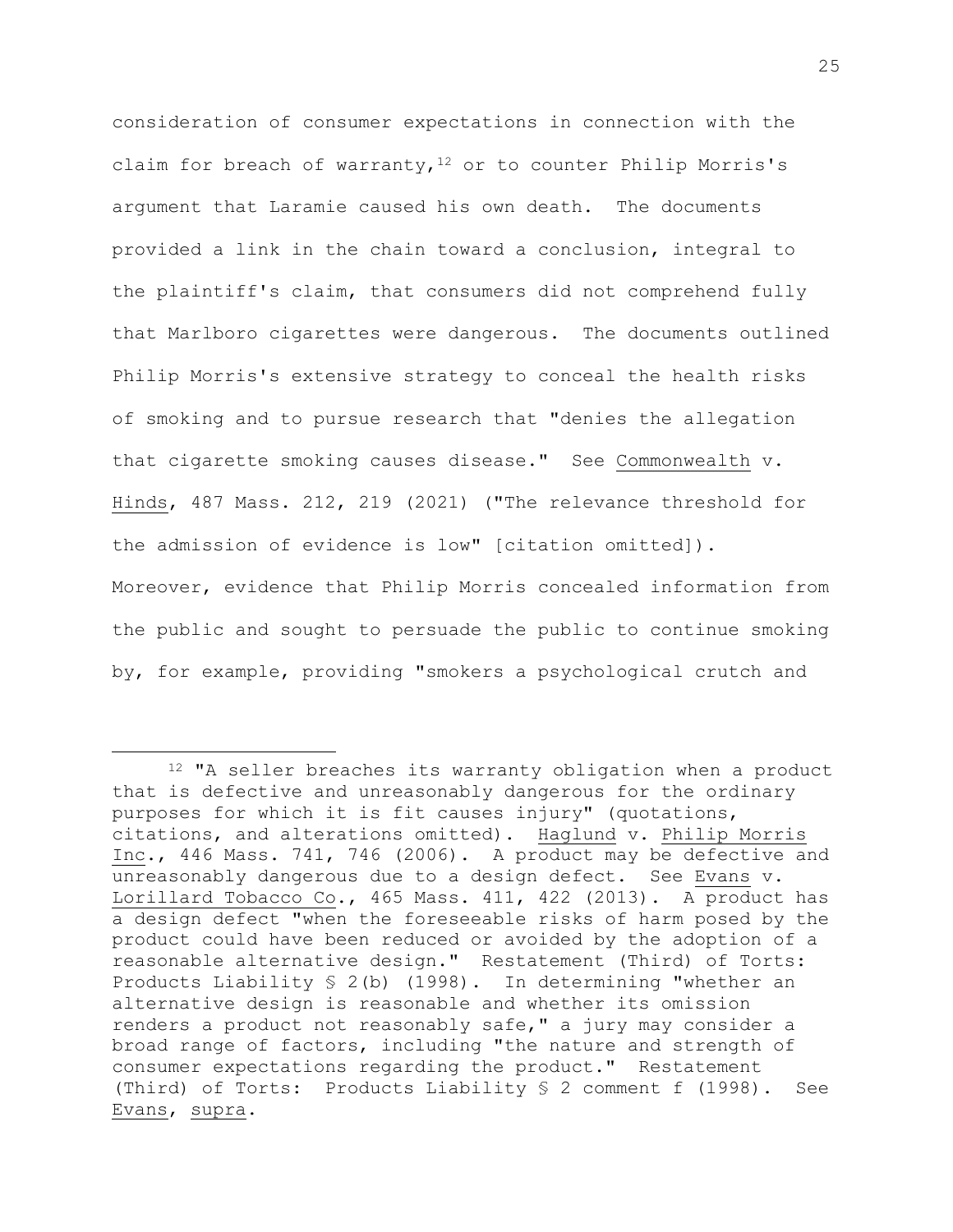self-rationale to continue smoking" tended to negate Philip Morris's contention that Laramie caused his own death because he was adequately informed about the risks of smoking, freely chose to smoke, and could have quit smoking at any time.

In addition, the internal documents were relevant to the plaintiff's request for punitive damages under G. L. c. 229, § 2, which are available where a defendant's conduct that caused a decedent's death was "malicious, willful, wanton[,] . . . reckless[,] . . . or gross[ly] negligen[t]." Evidence that Philip Morris knew its cigarettes were dangerous and addictive, concealed that information from the public, and actively tried to persuade the public otherwise was relevant to the malicious, willful, wanton, reckless, or grossly negligent manner by which Philip Morris manufactured and sold those cigarettes.

ii. Federal Trade Commission reports. Philip Morris argues that the judge also abused his discretion in allowing the plaintiff's expert to read and display to the jury excerpts from two Federal Trade Commission (FTC) reports summarizing the results of a number of surveys on the effect of warning labels on cigarette packaging and advertising.<sup>13</sup> One report, from 1967, stated that "youngsters consider cigarette smoking to be an acceptable and socially desirable activity" because the health

<sup>&</sup>lt;sup>13</sup> The parties stipulated that the reports themselves would not be admitted in evidence.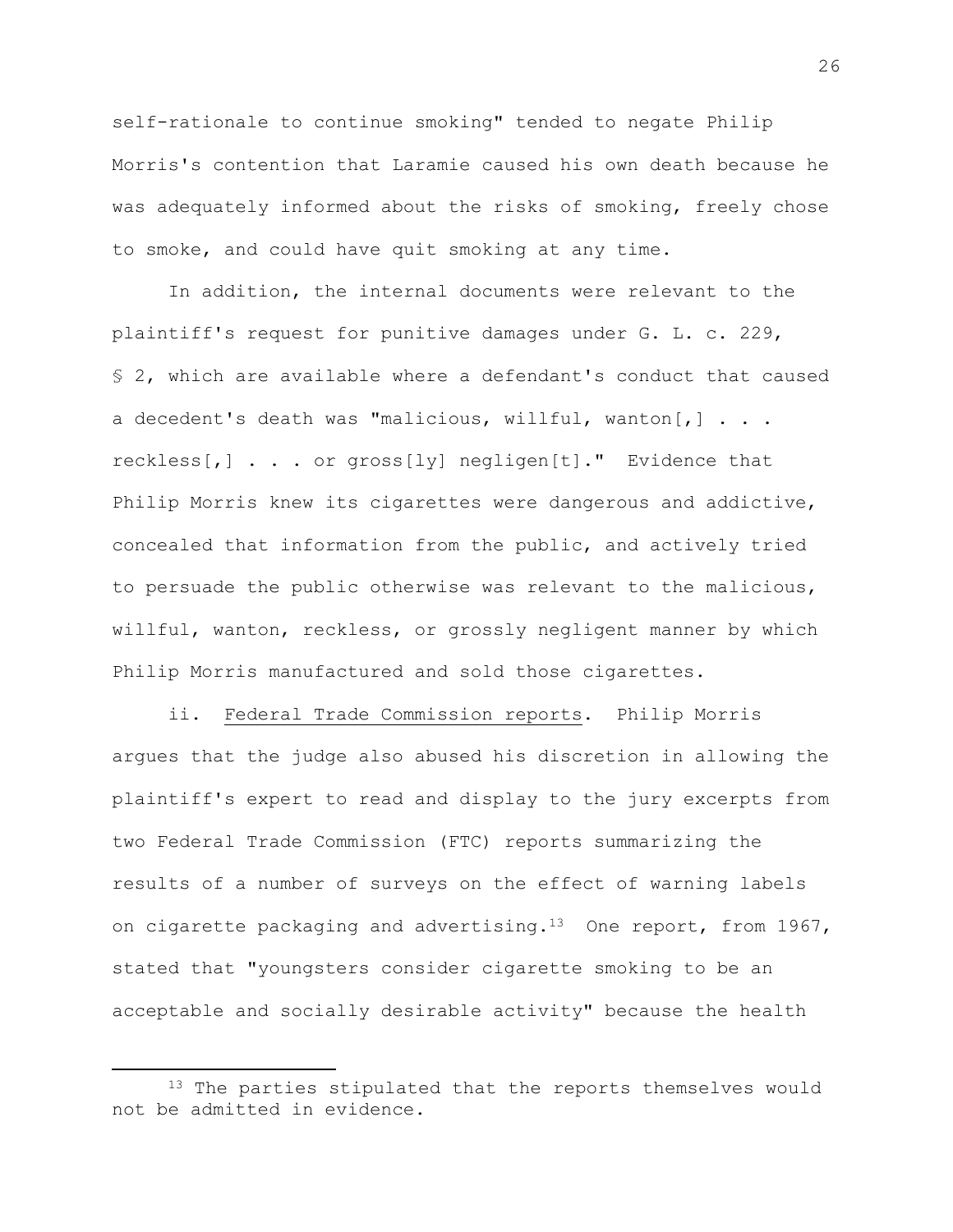risks are not "brought home to them in a[n] effective and meaningful way," due in part to the "strong force" of cigarette advertising. The other report, from 1981, stated that "less than [three] percent of adults exposed to cigarette ads ever even read the warning," and that "few people ever notice or pay attention to [the warnings]."

The judge overruled Philip Morris's objection to the reports on grounds of relevancy and hearsay, because he concluded that they were admissible as ancient documents under Mass. G. Evid. § 803(16) (2021). " We review a trial judge's evidentiary decisions under an abuse of discretion standard. See Commonwealth v. Polk, 462 Mass. 23, 32 (2012). In applying that standard, 'we look for decisions based on "whimsy, caprice, or arbitrary or idiosyncratic notions,"' and do not disturb the judge's ruling "simply because [we] might have reached a different result; the standard of review is not substituted judgment."' Cruz v. Commonwealth, 461 Mass. 664, 670 (2012)." N.E. Physical Therapy Plus, Inc. v. Liberty Mut. Ins. Co., 466 Mass. 358, 363 (2013).

A. Relevance. Philip Morris contends that the reports were not relevant to the plaintiff's claims because, as a matter of law, post-1969 warning labels on cigarette packaging are sufficient to warn the public about the risks of smoking. See Altria Group, Inc. v. Good, 555 U.S. 70, 79 (2008). As Philip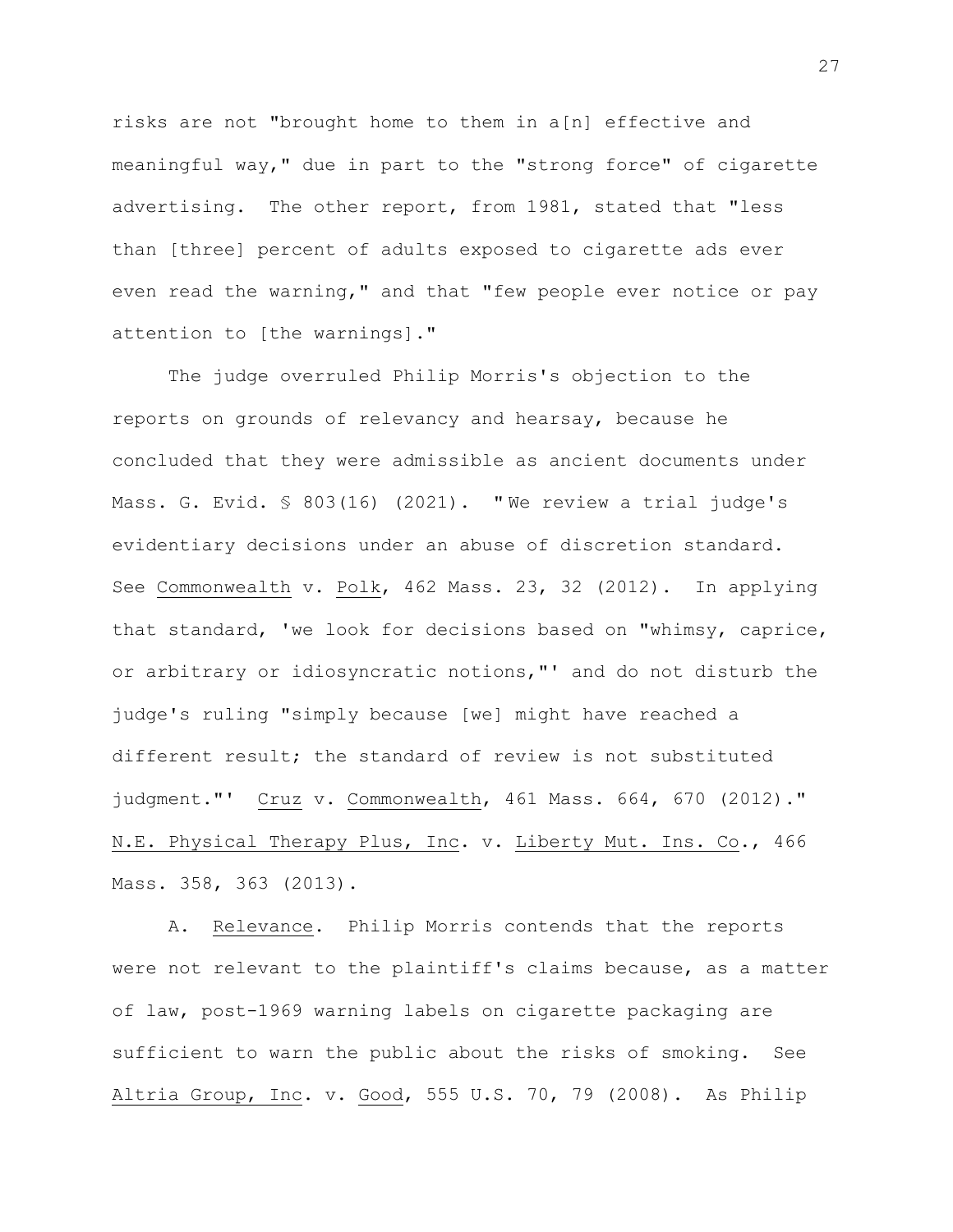Morris asserts, Federal law preempts State law failure-to-warn claims based on post-1969 warning labels. In 1969, Congress preempted "any State law claim imposing liability based on a showing that a cigarette manufacturer's 'post–1969 advertising or promotions should have included additional, or more clearly stated, warnings.'" Evans v. Lorillard Tobacco Co., 465 Mass. 411, 440-441 (2013), quoting Cipollone v. Liggett Group, Inc., 505 U.S. 504, 524 (1992) (Stevens, J., plurality opinion). The plaintiff's breach of warranty claim, however, did not assert liability on the basis that Philip Morris should have included additional, or more clearly stated, warnings. Rather, the complaint alleged that Philip Morris was liable for the manufacturing and sale of unreasonably dangerous and defectively designed Marlboro cigarettes; as part of that claim, the plaintiff sought to demonstrate consumer expectations regarding Marlboro cigarettes around the time that Laramie began smoking. See Evans, supra at 422-428.

While warnings accompanying a product are relevant in determining whether the product is unreasonably dangerous, see Evans, 465 Mass. at 425, consumer expectations also may depend upon the manner in which the product is portrayed and marketed, see Restatement (Third) of Torts: Products Liability § 2 comment g (1998). Philip Morris argued at trial that Laramie fully understood the risks of smoking, in part due to the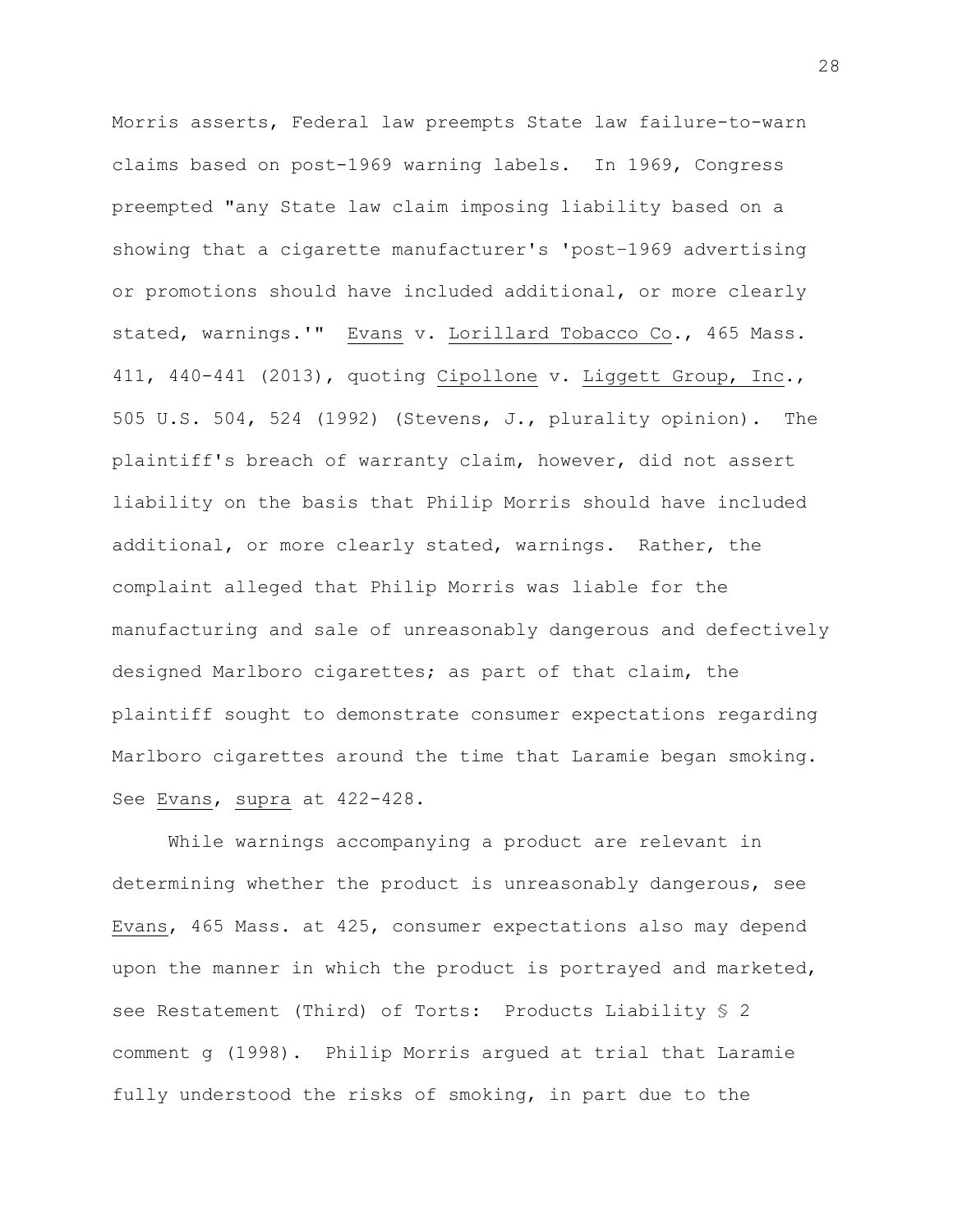presence of the warning labels. Evidence that consumers did not notice or read the mandated warnings thus was relevant, because it made it more likely that consumers formed opinions about cigarettes through sources other than the warning labels (such as Philip Morris's advertising) and thus that, despite the warnings, consumers believed that Marlboro cigarettes were safe.

To the extent that there was a risk that the jury might have used this evidence improperly, see Evans, 465 Mass. at 440- 442, the judge mitigated that risk by providing multiple, contemporaneous limiting instructions informing the jury that the plaintiff was not claiming a failure to warn, and that the warnings were adequate as a matter of law to inform the public of the risks of smoking. Cf. Zucco v. Kane, 439 Mass. 503, 510 (2003).

B. Hearsay. Philip Morris also maintains that the FTC reports contained inadmissible hearsay. "The rule against hearsay bars admission of out-of-court statements offered for their truth." Hinds, 487 Mass. at 234, quoting Commonwealth v. Mendes, 463 Mass. 353, 367-368 (2012). The ancient documents exception to this rule permits the admission of a "statement in a document that is at least thirty years old and whose authenticity is established." Mass. G. Evid. § 803(16). See Langbord v. United States Dep't of the Treasury, 832 F.3d 170, 190 (3d Cir. 2016), cert. denied, 137 S. Ct. 1578 (2017)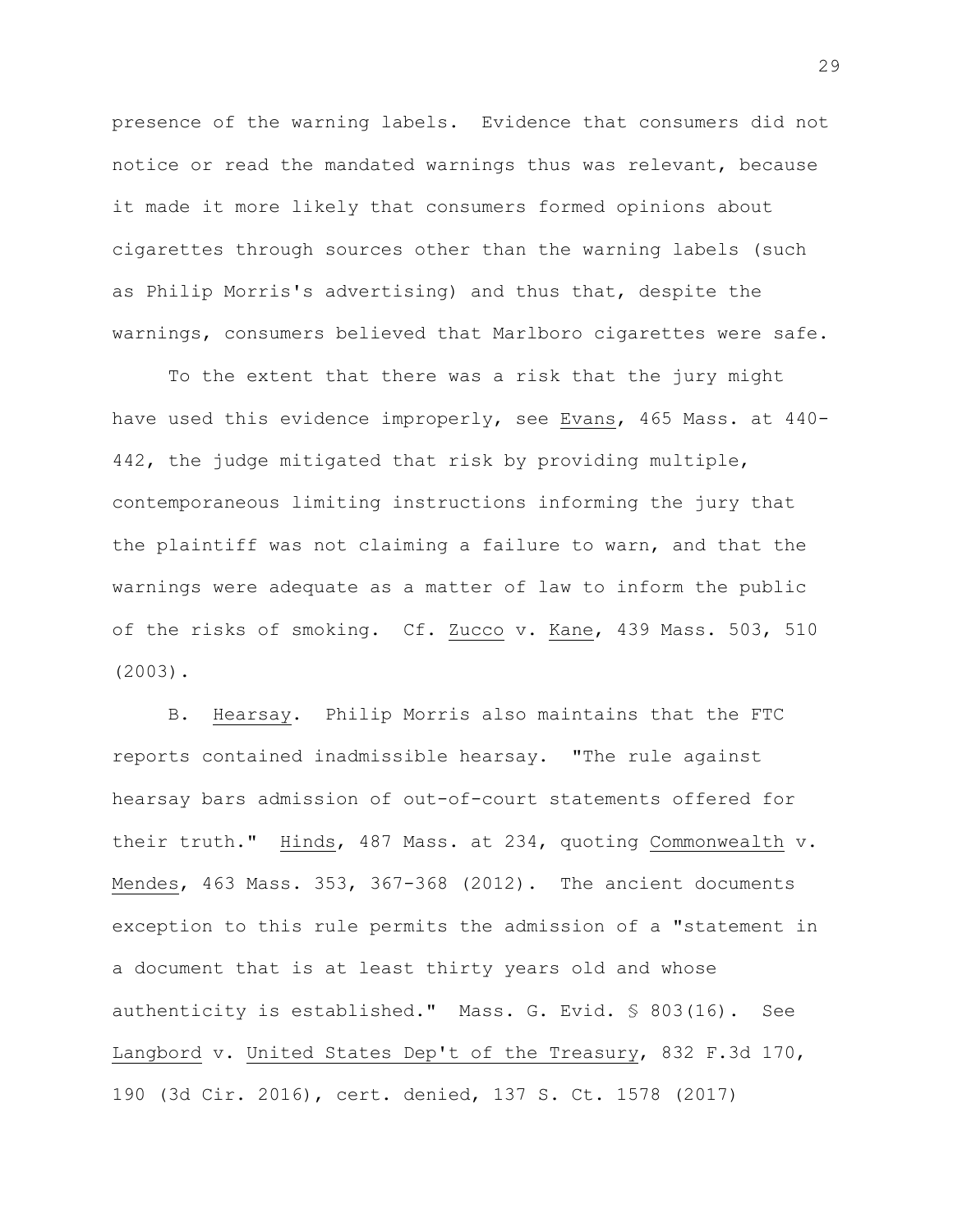(ancient document exception is based on rationale that authenticated ancient documents bear certain indicia of trustworthiness). While Philip Morris does not challenge the authenticity of the FTC reports, it argues that the statements in the reports constitute hearsay within hearsay because the statements came not from the FTC itself but rather from thirdparty responses to consumer surveys.

Generally, where multiple out-of-court statements are embedded in one, the combined statement is admissible only if "each out-of-court assertion falls within an exception to the hearsay rule." Commonwealth v. Rivera, 482 Mass. 259, 268 (2019), quoting Commonwealth v. Alcantara, 471 Mass. 550, 558 (2015). See Mass. G. Evid. § 805 (2021). While statements by the author of the document may be introduced under the ancient documents exception, "[i]f the document contains more than one level of hearsay, an appropriate exception must be found for each level." United States v. Hajda, 135 F.3d 439, 444 (7th Cir. 1998) (discussing analogous Federal rule). See Langbord, 832 F.3d at 190. Accordingly, because the FTC reports contained multiple levels of hearsay, the judge erred in concluding that the excerpts of the reports were admissible under the ancient documents exception.

This error, however, did not prejudice the defendant, as the improperly introduced evidence was cumulative of other,

30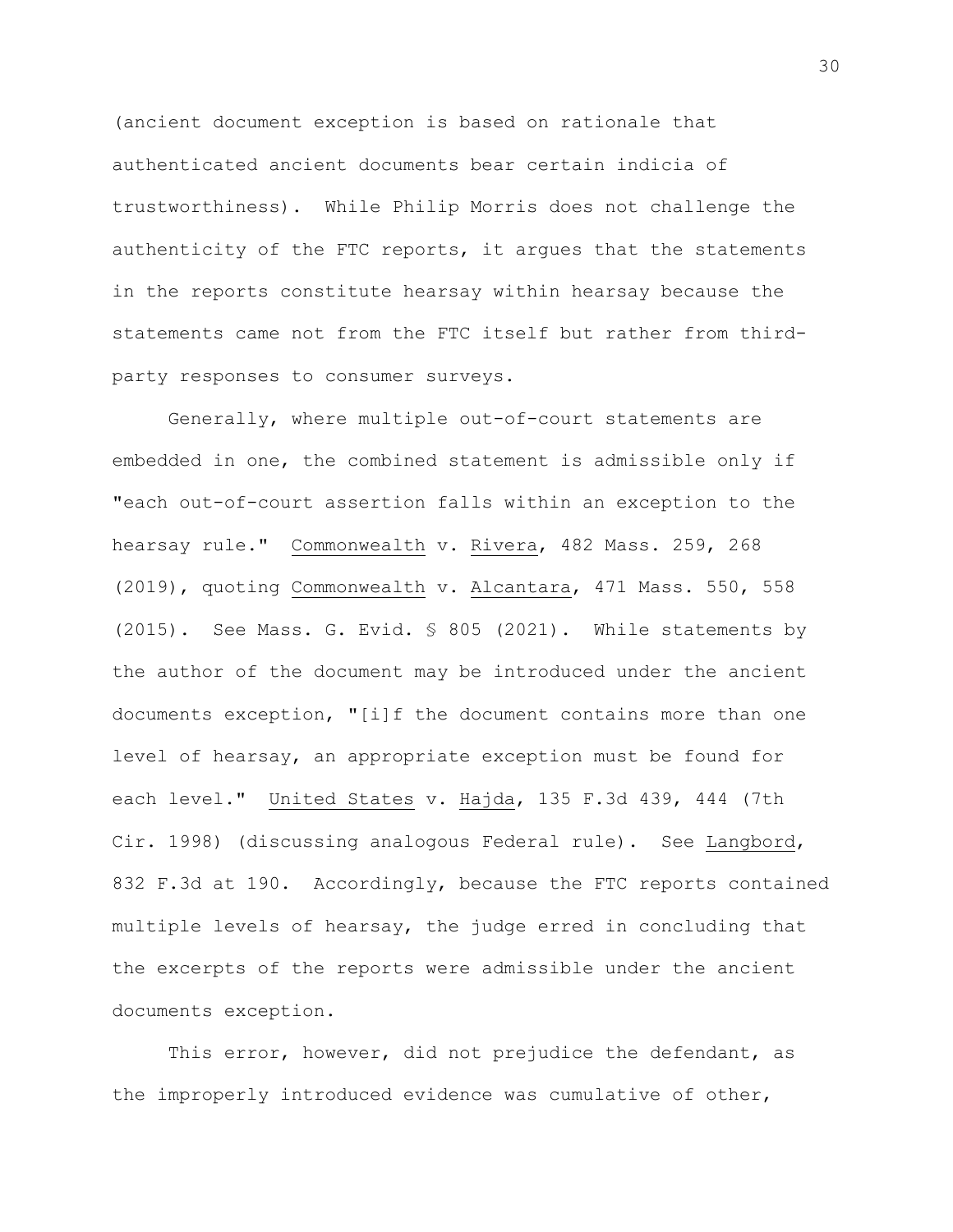properly introduced evidence. See Slater v. Burnham Corp., 4 Mass. App. Ct. 791, 791 (1976). The plaintiff introduced numerous advertisements and public statements from Philip Morris to demonstrate that the public perception of smoking around the time Laramie smoked his first cigarette was that smoking was not unreasonably dangerous. Cf. Kace v. Liang, 472 Mass. 630, 646 (2015).

iii. Jury instructions. In his final charge, the judge instructed:

"[T]he plaintiff is not making any claim in this case that the Defendant failed to warn Mr. Laramie of the dangers associated with smoking or engaged in any fraud. As I told you during trial, the United States Congress has mandated since July 1 of 1969 what warning labels cigarette manufacturers such as the Defendant have been required to place on all cigarette packages and cigarette advertisements, and you must accept as true in this case that those congressionally mandated warnings were adequate as a matter of law to warn Mr. Laramie and other members of the public of the hazards associated with smoking. The law, however, does not permit a cigarette manufacturer through its statements or actions to mislead consumers or make misrepresentations about the risks or hazards associated with smoking."

Philip Morris argued during the charge conference, as it does before us, that the jury should not be instructed as to this last sentence because the statement invites the jury to impose liability based on theories of fraud, conspiracy, and failure to warn -- theories of liability that were not before the jury.

"In a civil trial, a judge should instruct the jury fairly, clearly, adequately, and correctly concerning principles that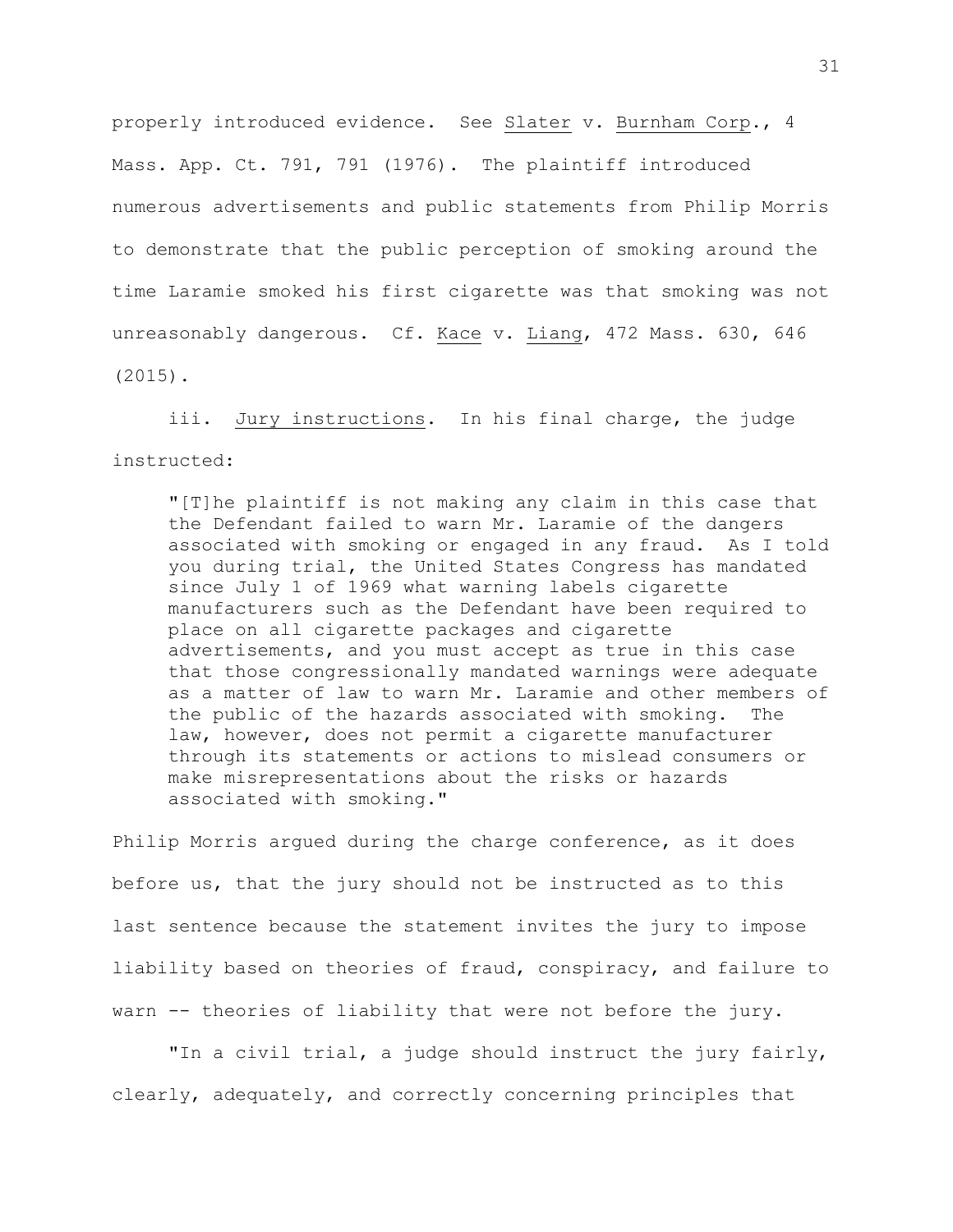ought to guide and control their action." Doull v. Foster, 487 Mass. 1, 5-6 (2021), quoting DaPrato, 482 Mass. at 383 n.11. We do not review an individual instruction in isolation, see Selmark Assocs., Inc. v. Ehrlich, 467 Mass. 525, 547 (2014); rather, "[j]ury instructions must be construed as a whole to prevent isolated misstatements or omissions from constituting reversible error where there is little chance that the jury would have misunderstood the correct import of the charge." Commonwealth v. Oliveira, 445 Mass. 837, 844 (2006), citing Commonwealth v. Owens, 414 Mass. 595, 607 (1993).

Here, the preceding instructions made clear that the plaintiff had not raised claims of failure to warn or fraud. The judge also twice instructed the jury that the warning labels were adequate, as a matter of law, and that the plaintiff had not raised a claim of failure to warn. The judge thereafter outlined the elements of the claims on which the jury permissibly could have found liability; those instructions did not invite the jury improperly to impose liability based on any misrepresentation Philip Morris might have made. In addition, the verdict slip, which the judge reviewed with the jury, explicitly specified the contested elements of the plaintiff's claims. The instructions, viewed as a whole, thus made clear to the jury which claims were before them.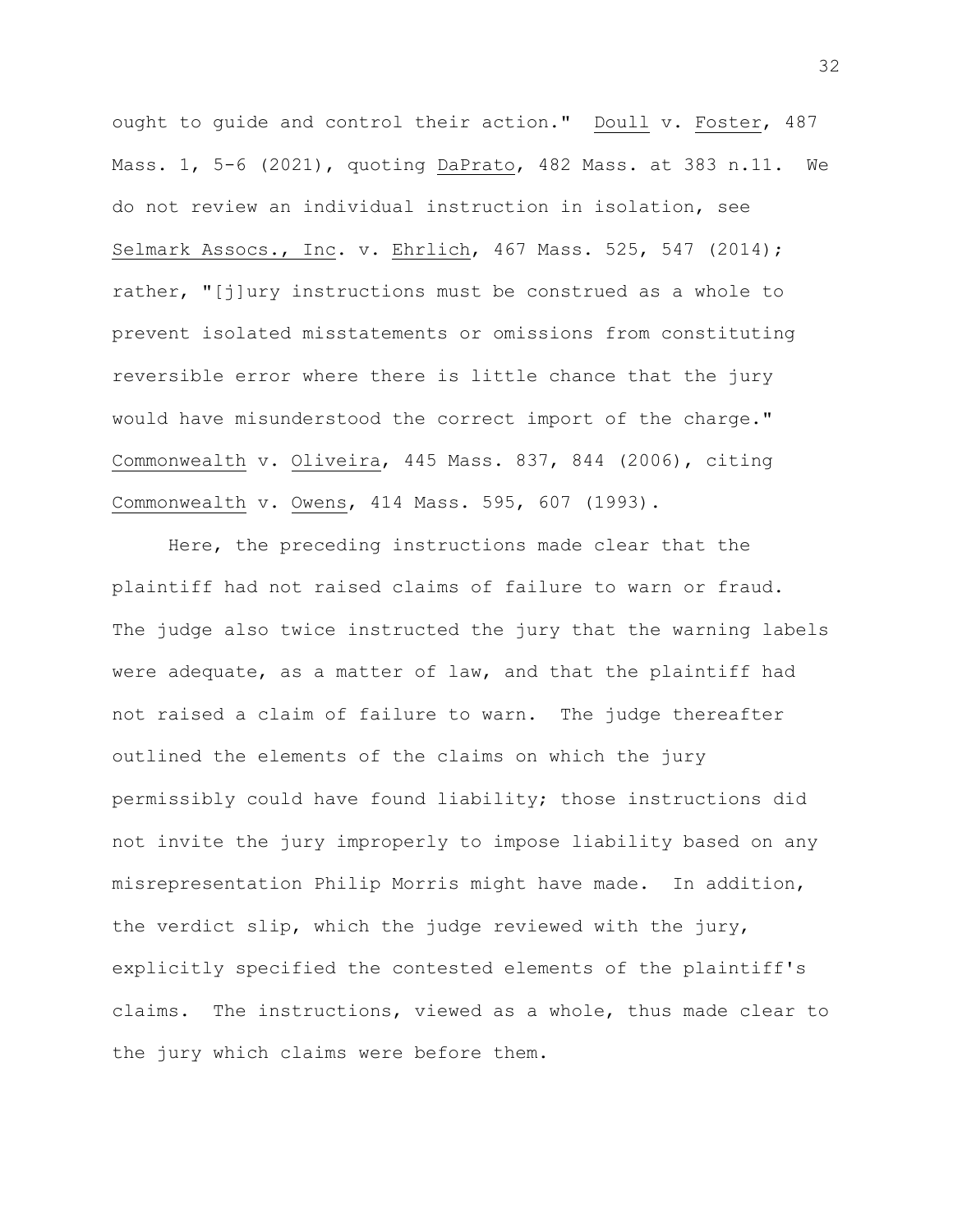iv. Closing argument. Philip Morris argues that a new trial is necessary due to improper statements by the plaintiff's counsel during closing argument. Philip Morris contends that counsel misstated the evidence, made arguments not based on the evidence, disparaged opposing counsel, and enflamed the jurors' emotions. We examine whether the challenged statements were improper and, if so, whether they were prejudicial.<sup>14</sup> See Haddad v. Wal-Mart Stores, Inc. (No. 1), 455 Mass. 91, 112 (2009). We review the challenged remarks in the context of the entire argument, the evidence presented at trial, and the judge's instructions. See Santos v. Chrysler Corp., 430 Mass. 198, 213 (1999).

Philip Morris argues that the plaintiff's trial counsel misstated the evidence by telling the jury that Laramie would not have become addicted to low nicotine cigarettes (a "safer" alternative that the plaintiff claimed Philip Morris chose not to manufacture or market), and that there was no evidence that Laramie would have started smoking simply because his friends and parents smoked. In closing, a lawyer may argue fair inferences from the evidence introduced. See Back v. Wickes

<sup>14</sup> Appellate review of two statements challenged on appeal to which Philip Morris did not object at trial -- references to Laramie living "paycheck-to-paycheck" and characterizing Philip Morris's argument as "muck on the wall" -- has not been preserved. See Gath, 440 Mass. at 492.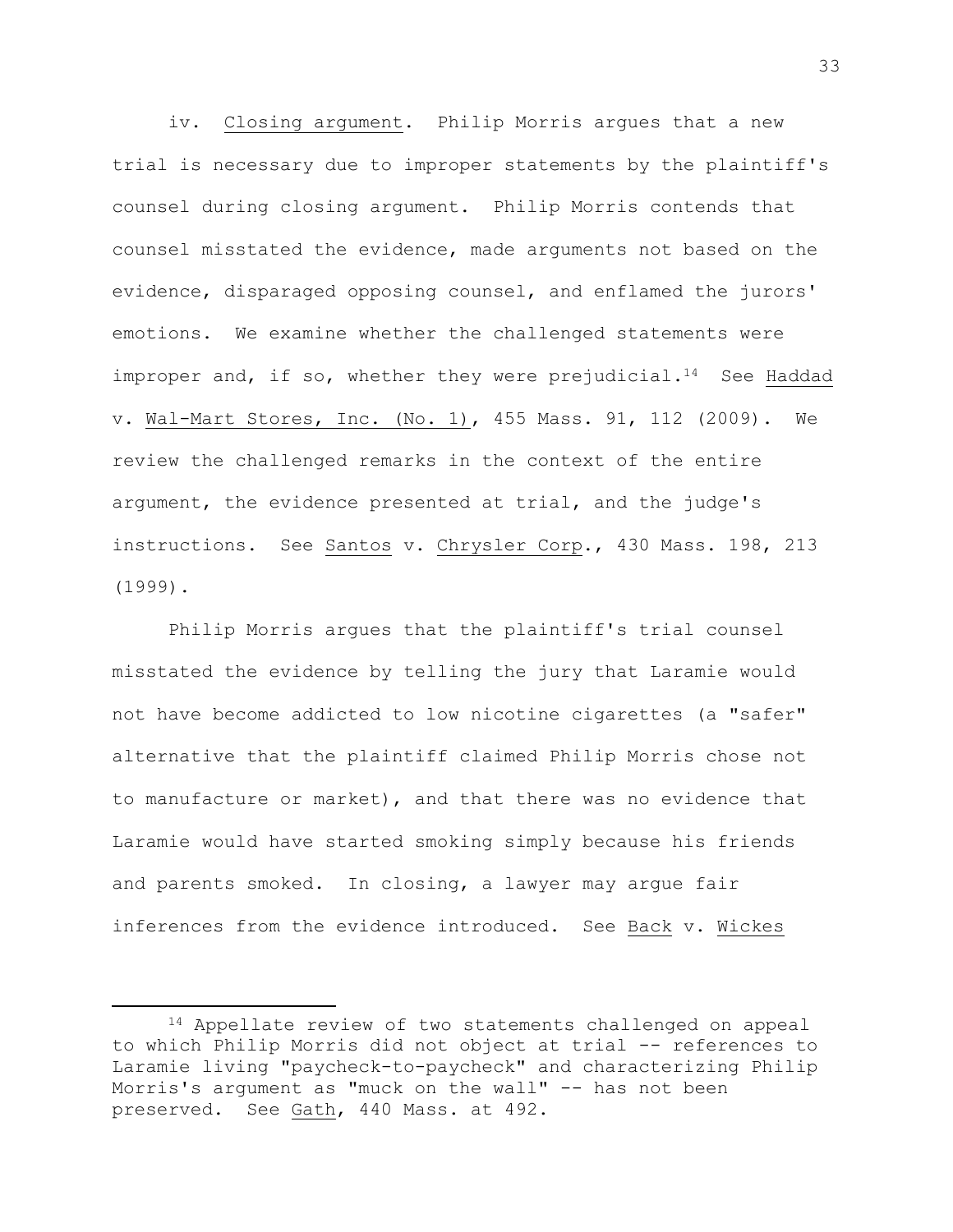Corp., 375 Mass. 633, 644 (1978); Mass. G. Evid. § 1113(b) (2021). That is precisely what the plaintiff's counsel did here. One of the plaintiff's experts testified that low nicotine cigarettes are unlikely to lead to persistent daily use or to cause addiction among young people. Another expert testified that "if you had a nonaddictive cigarette, people could choose to stop [smoking] whenever they wanted." Likewise, while the trial testimony indicated that Laramie's friends and parents smoked, it was not an unreasonable inference from the evidence that Laramie would not necessarily have followed their lead. See Commonwealth v. DeCaro, 359 Mass. 388, 391 (1971) (no error where prosecutor did not distort evidence before jury).

Philip Morris maintains that the plaintiff's counsel improperly disparaged Philip Morris's counsel by telling the jury that Philip Morris's counsel "want[s] to confuse you," and by accusing him of putting words in the mouths of witnesses through leading questions. Counsel may, within reason, be critical of an opposing counsel's tactics. See Commonwealth v. Fernandes, 436 Mass. 671, 674 (2002). It was not improper for the plaintiff's counsel to argue that Philip Morris was seeking to distract the jury from what the plaintiff viewed as the more relevant evidence.

Philip Morris also argues that the plaintiff's counsel made a number of remarks designed to enflame the jury's emotions,

34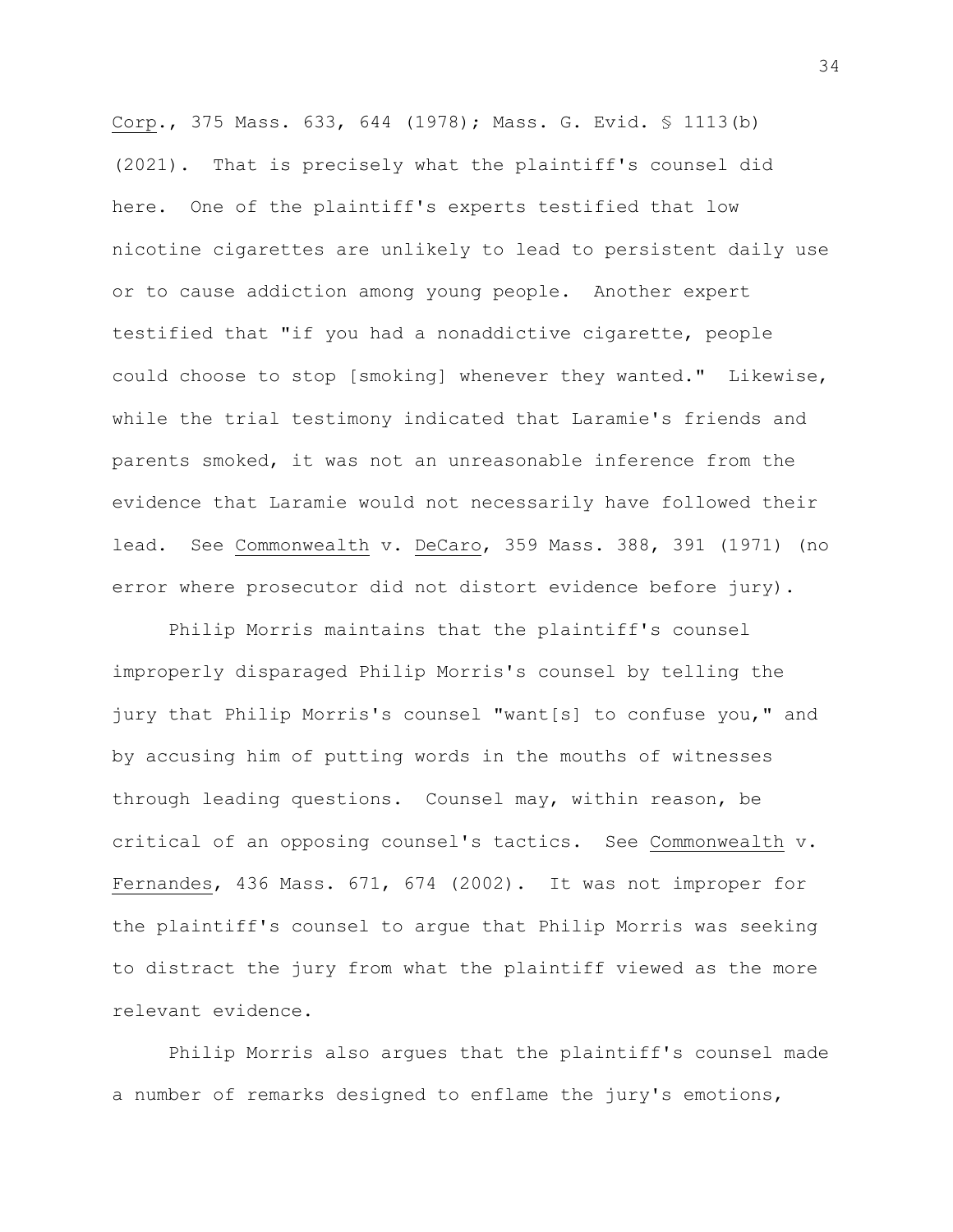such as mentioning Philip Morris's corporate revenues, telling the jury that they "can't punish [Philip Morris] for all the other people that they killed," and stating that "[r]egular lung cancer wasn't good enough . . . [Philip Morris] came up with a whole new different kind of cancer."

Counsel discussed Philip Morris's net revenues in the context of suggesting how the jury could calculate punitive damages. The statements were not improper, as the financial information was in evidence, and were relevant to the jury's determination of punitive damages. See Restatement (Second) of Torts § 908(2) (1979).

The statement that the jury could not punish Philip Morris "for all the other people that they killed," on the other hand, was improper and inflammatory. Nonetheless, a "certain measure of jury sophistication in sorting out excessive claims on both sides fairly may be assumed." Commonwealth v. Kozec, 399 Mass. 514, 517 (1987). In addition, the judge gave an immediate curative instruction. Following closing arguments, in response to Philip Morris's objection, the judge instructed the jury that "this case is not about what happened to anybody other than Fred Laramie." In his final charge, the judge again instructed the jury that they could not assess punitive damages against Philip Morris for any harm caused to persons other than Laramie and his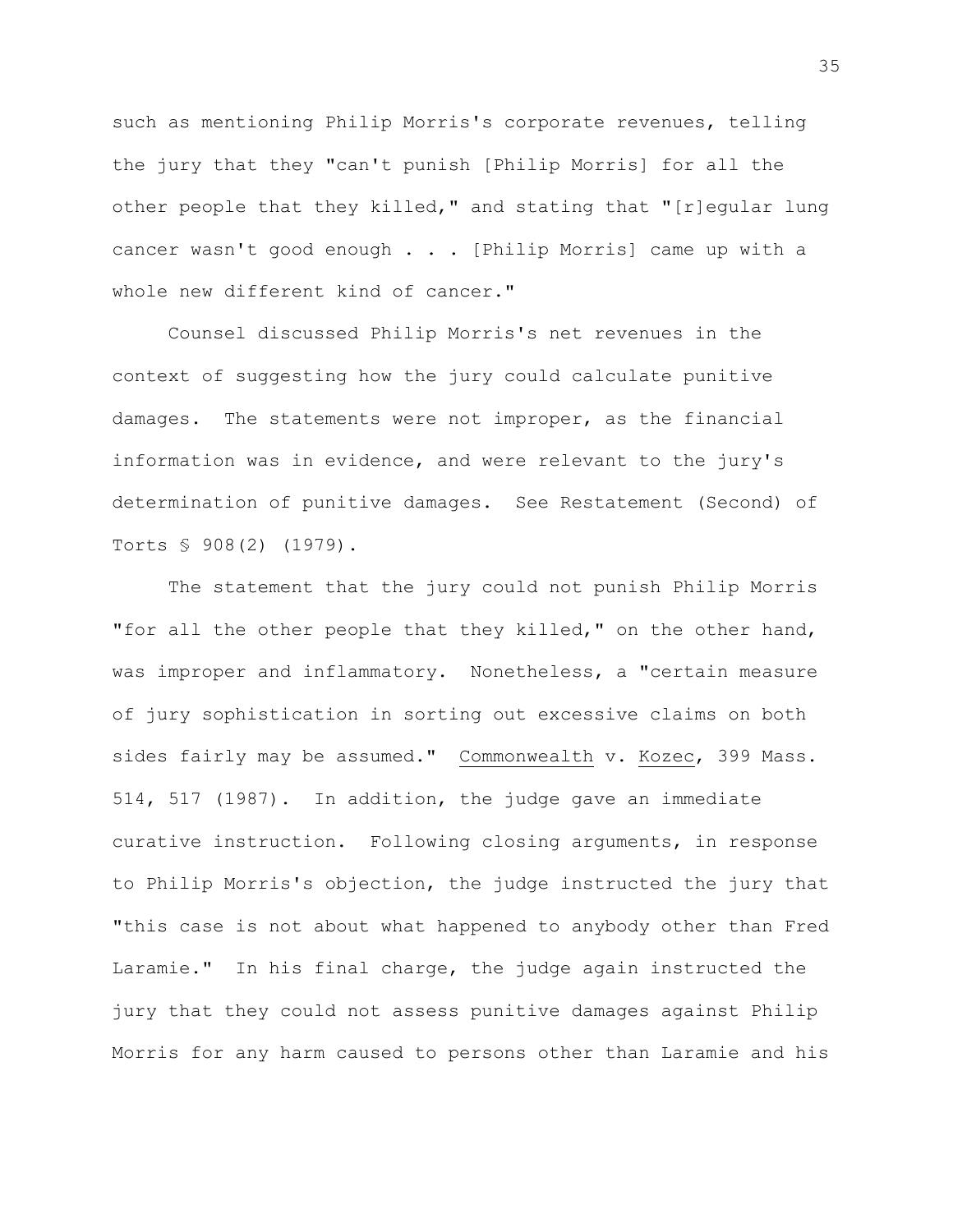family.15 See Gath, 440 Mass. at 492 (curative instruction may remedy any prejudice). See also Commonwealth v. Durand, 475 Mass. 657, 669 (2016). The curative instructions were sufficient to dispel any prejudice from the statement, which, absent such instructions, was not so inflammatory as to have required a new trial. See id.

The statement that Philip Morris had invented a new kind of cancer because "[r]egular lung cancer wasn't good enough" also was improper. Although the statement was loosely based on the evidence that adenocarcinoma, the type of lung cancer Laramie contracted, increased in prevalence following the emergence of filtered cigarettes, such as Marlboros, the remark nonetheless was clearly designed to arouse the jurors' passions and sympathies. In responding to Philip Morris's objection, the judge decided to "[l]eave it up to the jury to make [the] determination" whether the statement was based on the evidence. The judge had the discretion to decide whether any corrective action was necessary. See Santos, 430 Mass. at 214. While the remark should not have been made, considered in the context of

<sup>&</sup>lt;sup>15</sup> The jury appears to have heeded the judge's instructions; they awarded the plaintiff an amount of punitive damages (\$10 million) far less than that which counsel suggested would be reasonable (\$410 million) for the plaintiff's own injuries, and in proportion to the amount of compensatory damages they awarded (\$11 million).